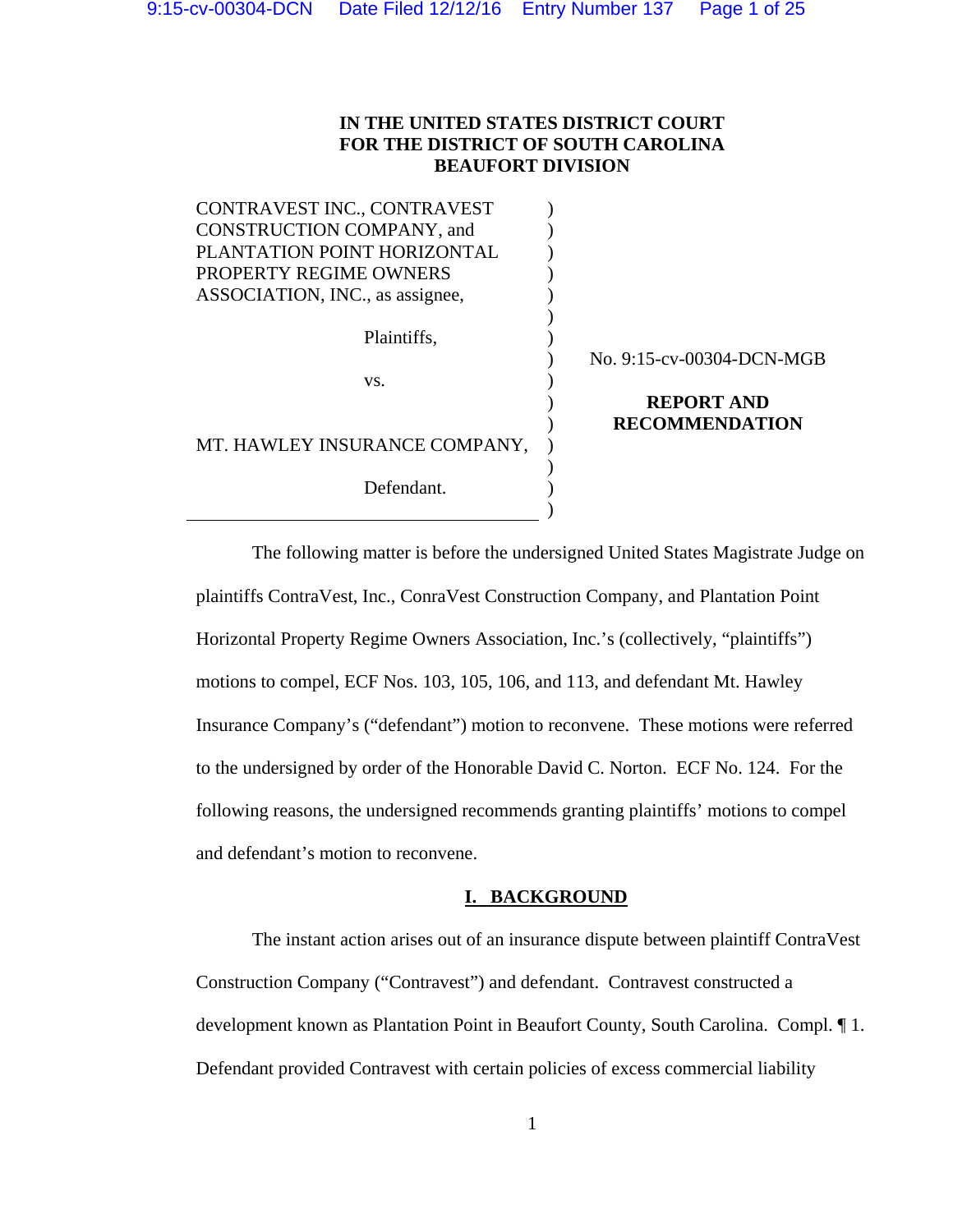insurance for coverage periods spanning from July 21, 2003 to July 21, 2007. Id. ¶ 5. In September 2011, plaintiff Plantation Point Horizontal Property Regime Owners Association, Inc. (the "Owners Association") filed suit against Contravest alleging certain defects in the construction of Plantation Point (the "underlying action"). Id. ¶¶ 10, 11. After repeated demands from Contravest, defendant refused to defend, indemnify, or otherwise participate in the underlying action. Id. ¶ 15. Contravest ultimately settled the underlying action and assigned the Owners Association all rights and claims it had against defendant for improperly refusing to participate in that action. Id. ¶ 18. On December 22, 2014, plaintiffs filed the instant action in the Court of Common Pleas for Beaufort County, bringing claims for declaratory judgment, bad faith, breach of contract, and unjust enrichment against defendant. Id. 24–48. The action was later removed to this court on January 22, 2015. ECF No. 1.

 On May 19, 2015, plaintiffs served their first set of requests for production, which sought defendant's Plantation Point claim file dealing with the underlying action. ECF No. 117 at 1. Defendant produced the file with a corresponding privilege log on July 13, 2015, and later supplemented its production with the file's electronic claim notes and a supplemental privilege log on January 13, 2016. Id. On February 29, 2016, plaintiffs served their second set of requests for production, this time seeking all of defendant's claim files for policies held by Contravest. Id. at  $1-2$ . These files contain information regarding claims involving other Contravest construction projects that required defendant to evaluate its exposure as Contravest's excess insurer. Defendant produced these materials on a rolling basis. Id. at 2. As such, defendant produced responsive material

2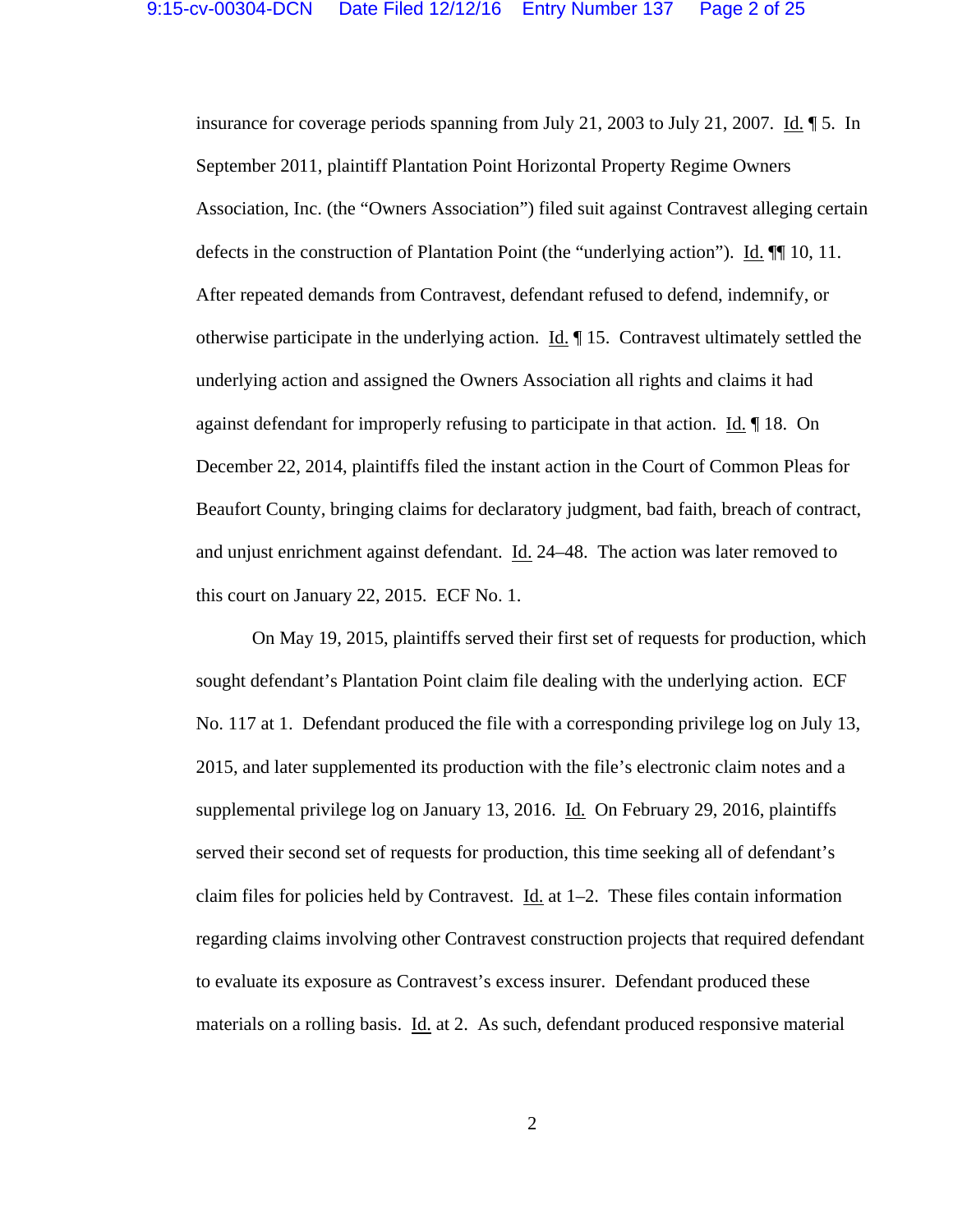and corresponding privilege logs on May 26, 2016, June 7, 2016, June 14, 2016, and July 7, 2016. Id at 3–4.

 Plaintiffs filed four separate motions in connection with this discovery. On June 24, 2016, plaintiffs filed a motion to compel in connection with the May 26, 2016 privilege log. ECF No. 103. On June 29, 2016, plaintiffs filed a motion to compel in connection with the January 13, 2016, June 7, 2016, and June 14, 2016 privilege logs. ECF No. 105. On July 1, 2016, plaintiffs filed another motion to compel defendant to comply with their second set of discovery requests. ECF No. 106. Defendant filed a joint response to these motions on July 18, 2016. ECF No. 110. In its joint response, defendant also moved to reconvene the deposition of Contravest's Rule 30(b)(6) witness, John Schaffer ("Schaffer"). Id. Plaintiffs then filed another motion to compel documents withheld under the July 7, 2016 privilege log, which included a response to defendant's motion to reconvene. ECF No. 113. Defendant filed a response to the most recent motion to compel and a reply in support of the motion to reconvene on August 15, 2016. ECF No. 117. Finally, plaintiffs filed a reply on August 25, 2016. ECF No. 120. The undersigned held a hearing on September 19, 2016, and the matter is now ripe for the court's review.

#### **II. STANDARD**

 The Federal Rules of Civil Procedure provide that a party "may obtain discovery regarding any nonprivileged matter that is relevant to any party's claim or defense and proportional to the needs of the case." Fed. R. Civ. P. 26(b)(1). "Information within this scope of discovery need not be admissible in evidence to be discoverable." Id. "The court may, for good cause, issue an order to protect a party or person from annoyance,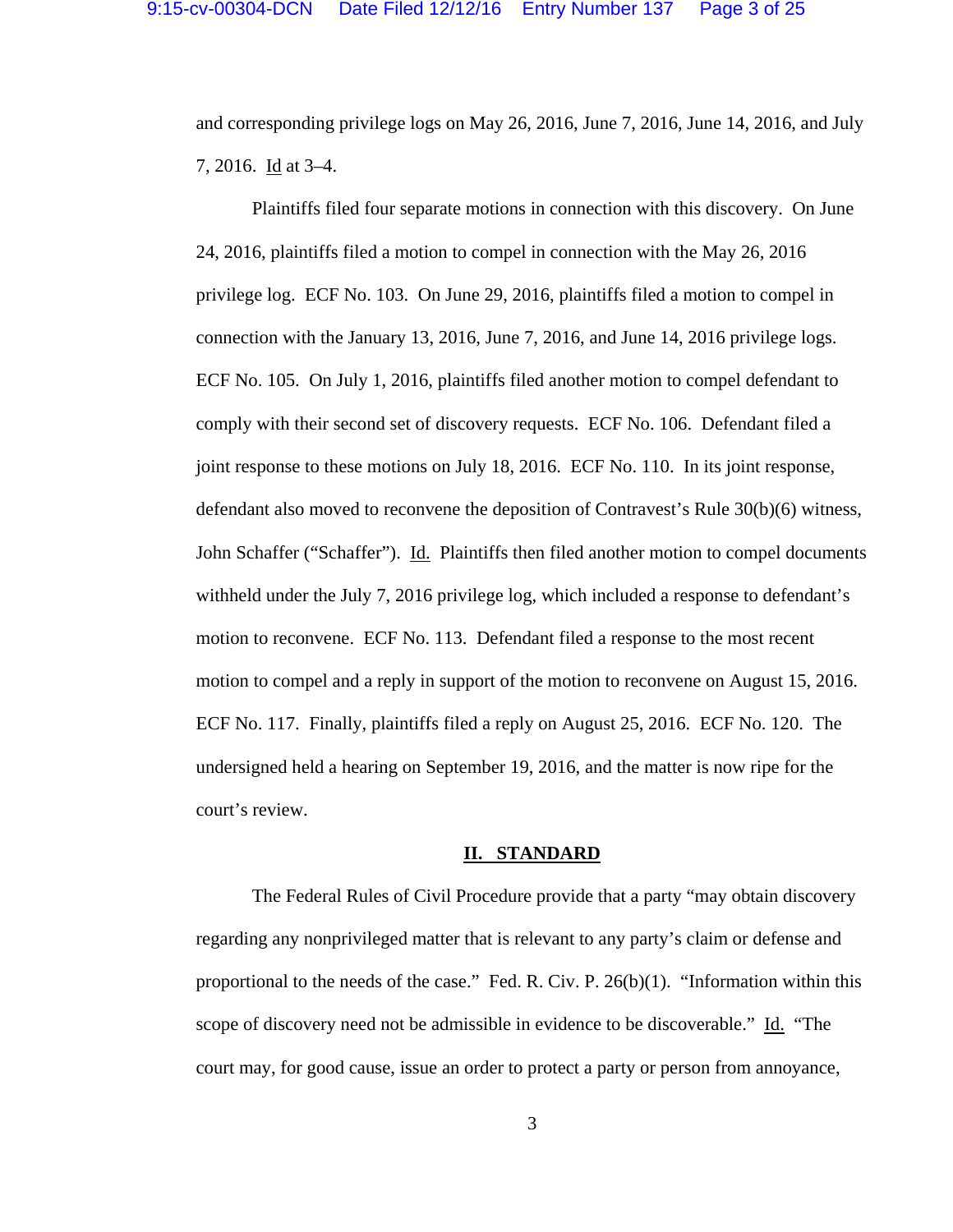embarrassment, oppression, or undue burden or expense." Fed. R. Civ. P. 26(c)(1). "The scope and conduct of discovery are within the sound discretion of the district court." Columbus-Am. Discovery Grp. v. Atl. Mut. Ins. Co., 56 F.3d 556, 568 n.16 (4th Cir. 1995) (citing Erdmann v. Preferred Research, Inc. of Ga., 852 F.2d 788, 792 (4th Cir. 1988)).

### **III. DISCUSSION**

 Despite the number of motions at issue, plaintiffs' motions essentially raise the following three basic issues: (1) whether information regarding defendant's reinsurance and reserves is relevant and discoverable; (2) whether the attorney-client privilege or work product protection is available to protect information contained in defendant's claim files; and (3) whether plaintiffs waived any objection to the privilege logs produced in connection with the July 13, 2016 document production. The court also addresses defendant's request to reconvene Schaffer's deposition.

#### **A. Reinsurance and Reserve Information**

 A number of plaintiffs' document requests seek correspondence, memoranda, file notes, and reports related to defendant's reinsurance policies and reserve estimates. ECF Nos. 103-2, 105-1–105-4, 113-1. Plaintiffs argue that such materials are relevant to their bad faith claim and unprotected by the work-product doctrine. ECF No. 103 at 3–4; ECF No. 105 at 13–14; ECF No. 113 at 5. Defendant contends that such information is not relevant.<sup>1</sup> ECF No. 110 at 6–7. Entries 56 through 66 in the July 6, 2015 privilege log

<sup>&</sup>lt;sup>1</sup> The bulk of defendant's privilege logs simply list the reason for withholding these materials as "reinsurance" or "reserve." In certain instances, defendant refers to a "reinsurance/reserve privilege," which appears to simply be a reference to the decisions finding such information irrelevant. ECF No. 117 at 8–9.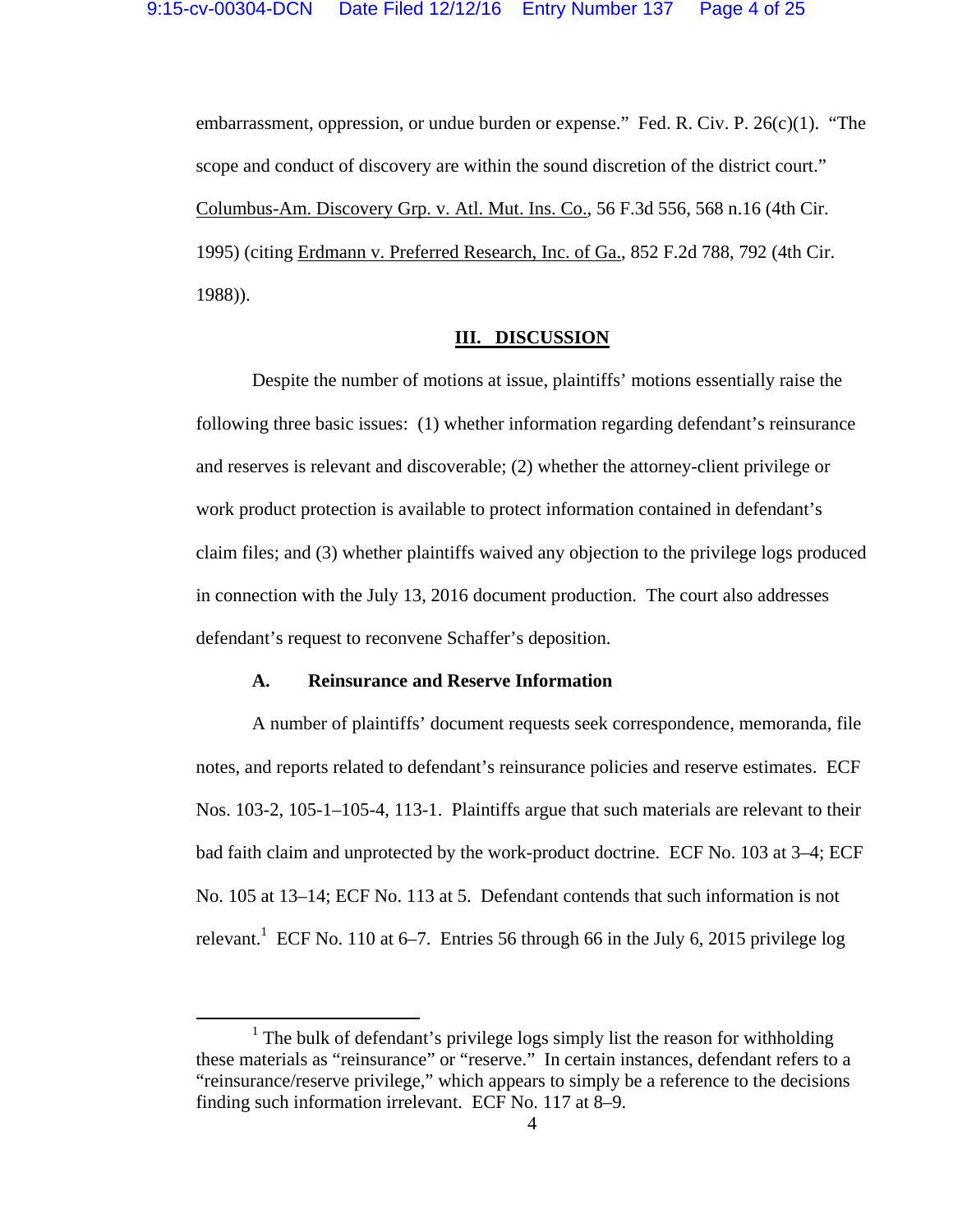also assert work-product protection over various communications to defendant's reinsurers. $2$  ECF No. 105-4 at 5-6.

#### **1. Reinsurance-Related Information**

 Reinsurance policies are insurance policies issued to insurers which allow the insurers to further spread the risks incurred by their own policies. 1 Practical Tools for Handling Insurance Cases § 7:28. Defendant asserts that "courts have held that reinsurance information is 'typically' not subject to disclosure." ECF No. 110 at 8. Though some courts have certainly reached this conclusion, the court is not convinced the position has been as universally adopted as defendant suggests. As an initial matter, at least one of the cases cited by defendant to support this position actually holds that reinsurance-related information is irrelevant to determine whether or not coverage exists under a policy. See Royal Bahamian Ass'n, Inc. v. QBE Ins. Corp., 268 F.R.D. 692, 695 (S.D. Fla. 2010) ("[T]his Court does not believe that this information is relevant to the factual matter of whether Royal Bahamian is entitled to coverage."). This inquiry is distinct from whether a denial of coverage was made in bad faith. More importantly, a number of other courts have held that reinsurance-related information is relevant to bad faith claims. See, e.g., Imperial Trading Co. v. Travelers Prop. Cas. Co. of Am., 2009 WL 1247122, at \*4 (E.D. La. May 5, 2009) (recognizing that "relevance is by nature a context-sensitive determination," but holding that "there is no question in this case that

<sup>&</sup>lt;sup>2</sup> Although the July 6, 2015 privilege log does not list "reinsurance" among the grounds for protecting these communications from discovery, it does list "relevance," which appears to implicate the same concerns as the entries in later privilege logs that simply list "reinsurance" or "reserve" as the applicable ground. ECF No. 105-4 at 5–6. Notably, entries 67 through 69 similarly list "relevance" and "work-product," but also add "attorney-client" privilege. Id. Plaintiffs do not appear to challenge the applicability of attorney-client privilege in the reinsurance and reserve context, and therefore, those entries are omitted from the court's decision.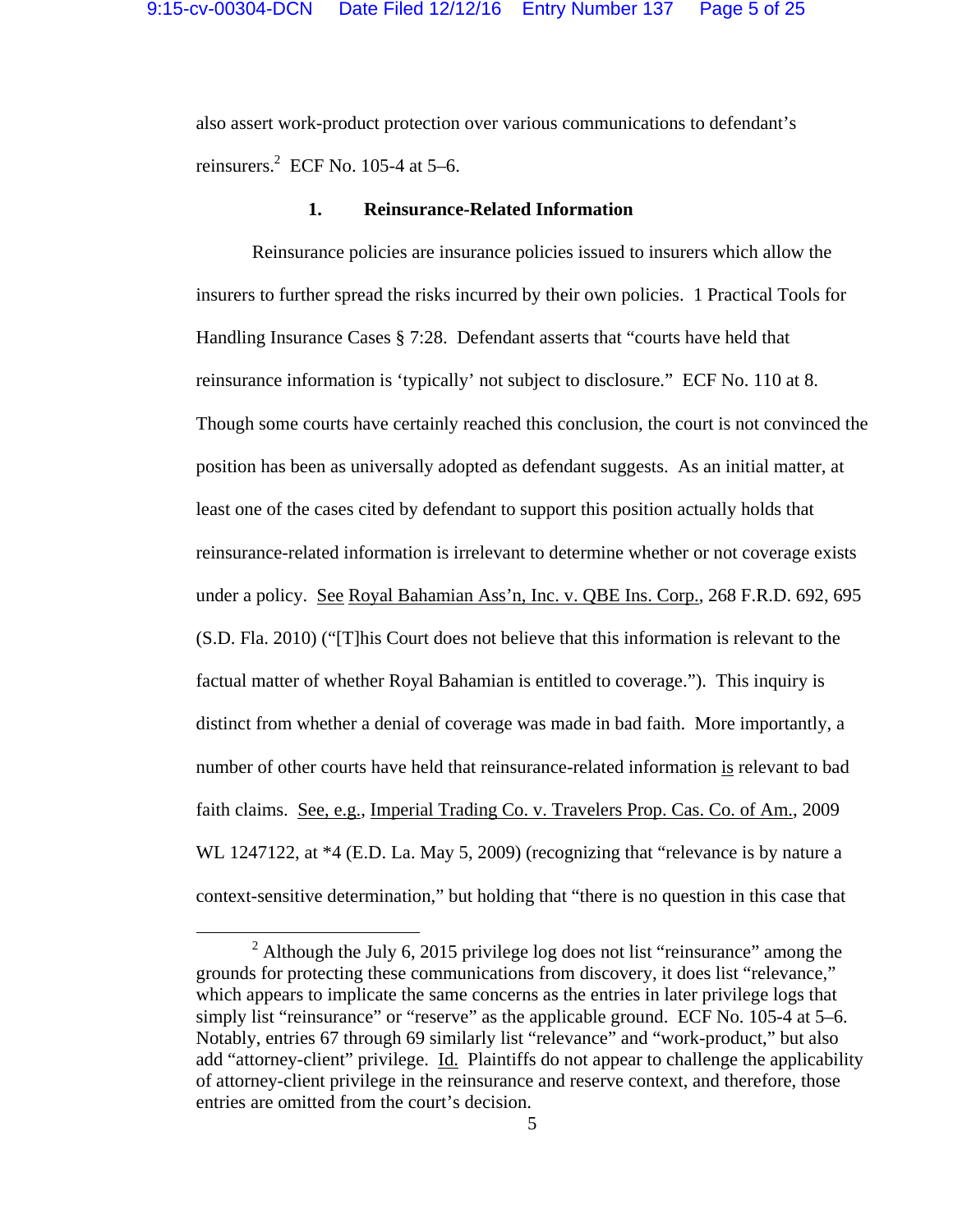communications between Travelers and its reinsurers . . . are likely to contain information that is relevant to the issue of  $\lceil \cdot \rceil$  bad faith"); J. Mitchell Smith & Frank T. Messina, Discoverable or Not: Whether Reinsurance Agreements and Communications Are Discoverable in Federal Courts, 79 Def. Couns. J. 80, 83 (2012) (noting that "federal courts have appeared reticent to allow discovery of [reinsurance] communications for the purpose of construing and interpreting the underlying insurance policy," but some courts have allowed discovery of such information for purposes other than "construction of the underlying policy"). Thus, the weight of authority does not appear to tip heavily in favor of either position.

 Courts have offered different explanations for why reinsurance-related information is irrelevant in the bad faith context. Some courts rest their decision on a determination that reinsurance decisions are essentially business decisions, and do not reflect policy interpretations. See, e.g., Heights at Issaquah Ridge Owners Ass'n. v. Steadfast Ins. Co., 2007 WL 4410260, at \*4 (W.D. Wash. Dec. 13, 2007) ("Reinsurance involves an insurance company's effort to spread the burden of indemnification. [] It is a decision based on business decisions and not questions of policy interpretation."). Other courts have held that this is not necessarily the case, recognizing that reinsurance-related information may reflect a number of different factors, such as "the nature and extent of the [i]nsurers' claims investigations, their interpretations of policies, and potential admissions on coverage." First Horizon Nat'l Corp. v. Houston Cas. Co., 2016 WL 5869580, at \*13 (W.D. Tenn. Oct. 5, 2016) (quoting First Horizon Nat'l Corp. v. Certain Underwriters at Lloyd's, 2013 WL 11090763, at \*8 (W.D. Tenn. Feb. 27, 2013)); Imperial Trading, 2009 WL 1247122, at \*3 (finding communications with reinsurers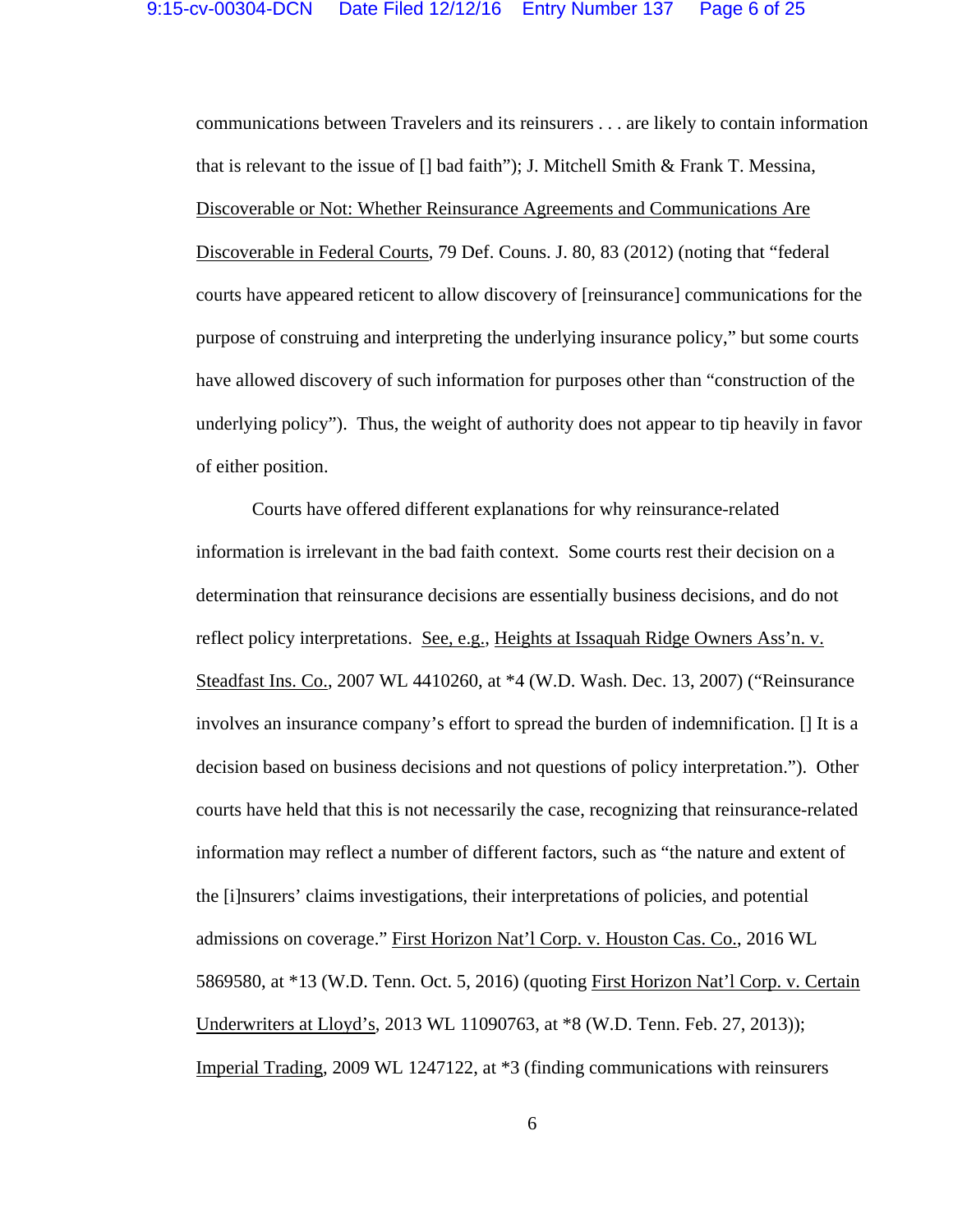"relevant to [the insurer's] good faith to the extent that [the insurer] explained its reasons for granting or denying portions of plaintiffs' claims or otherwise described or explained its handling of plaintiffs' claims"). The undersigned takes the latter position. The court sees no reason to simply assume that information exchanged with a reinsurer will not reveal the insurer's view of the underlying claim. Of course, this is only one possible outcome. If an insurer provides information clarifying the content of the disputed reinsurance information, discovery may be inappropriate, but defendant has not done so here. Absent such a showing, the court finds no reason to preclude discovery of the requested information in this case.

 Another often cited argument against the discoverability of reinsurance-related information holds that such information carries little probative value because "reinsurance in the face of denial of coverage might suggest bad faith," while at the same time, "bad faith [might] be demonstrated with the opposite outcome—lack of reinsurance." Great Lakes Dredge & Dock Co. v. Commercial Union Assur. Co., 159 F.R.D. 502, 504 (N.D. Ill. 1995). Whatever the merits of this argument may be, it is inapplicable here. Plaintiffs have explained that they are not interested in the existence or non-existence of defendant's reinsurance policies. Indeed, they appear to be well aware that such policies exist. Instead, plaintiffs seek discovery of the reinsurance-related information in an effort to determine why defendant changed certain coverage positions as time passed and it became clear the excess policies would be forced to cover a substantial judgment. ECF No. 105 at 10–12. The probative value argument advanced in Great Lakes does not address this possibility, and thus, provides no obstacle to plaintiffs' discovery requests in this case.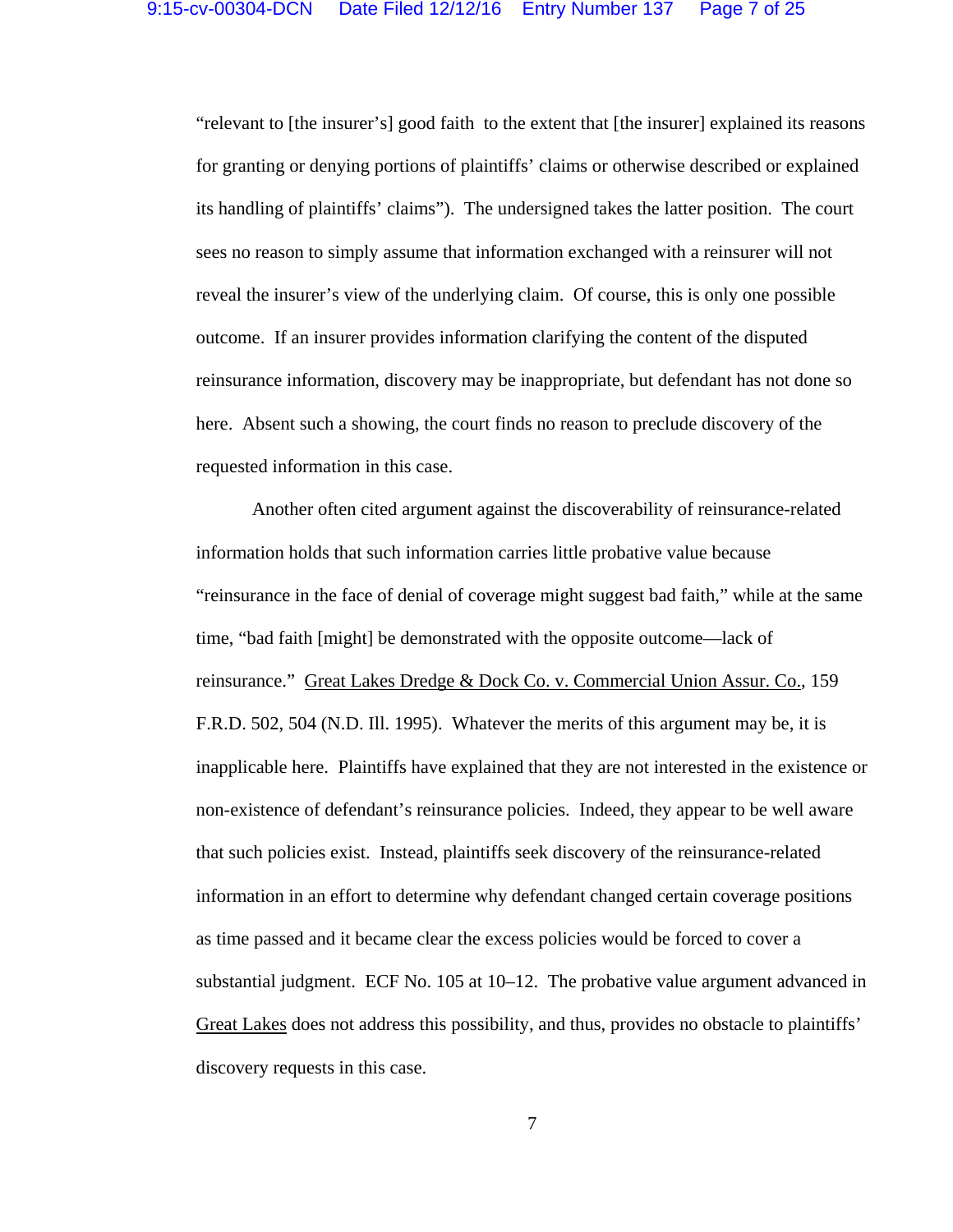Therefore, the court recommends that the requested reinsurance-related information is relevant.

### **2. Loss Reserve Information**

 Loss reserves are estimates of an insurer's losses under their policies. "Setting reserves is a method of managing litigation in which attorneys, claims adjusters and/or line personnel compile their mental impressions and opinions concerning the substance of the litigation as well as the cost of litigation." Nicholas v. Bituminous Cas. Corp., 235 F.R.D. 325, 329–30 (N.D.W. Va. 2006). Defendant again argues that courts have reached a consensus position, holding that reserve information is irrelevant to bad faith, ECF No. 110 at 7, and again, the court finds that this consensus is not as strong as defendant suggests—at least, not in this jurisdiction.

 In this district, the Imperial Textiles Supplies Inc. v. Hartford Fire Ins. Co. court explained that "[w]hile most courts agree that reserve information is irrelevant in the context of a coverage dispute, [] courts are split regarding whether reserve information is relevant in an action alleging bad faith." No. 6:09-cv-03103, 2011 WL 1743751, at \*3 (D.S.C. May 5, 2011). Subsequently, the McCray v. Allstate Ins. Co. court observed that "where a party has brought a bad-faith insurance claim, reserve evidence has been held admissible, when it 'is relevant to show the insurer's state of mind in relation to its claim settlement practices.'" No. 3:14-cv-02623, 2015 WL 6408048, at \*6 (D.S.C. Oct. 22, 2015) (quoting First Nat'l Bank of Louisville v. Lustig, 1993 WL 411377, \*1 (E.D. La. Oct. 5, 1993)). This position also appears to have some modicum of support in other parts of this circuit. See Nicholas, 235 F.R.D. at 330 ("Although reserve information generally has been held to be irrelevant in cases involving coverage issues, [Erie Ins.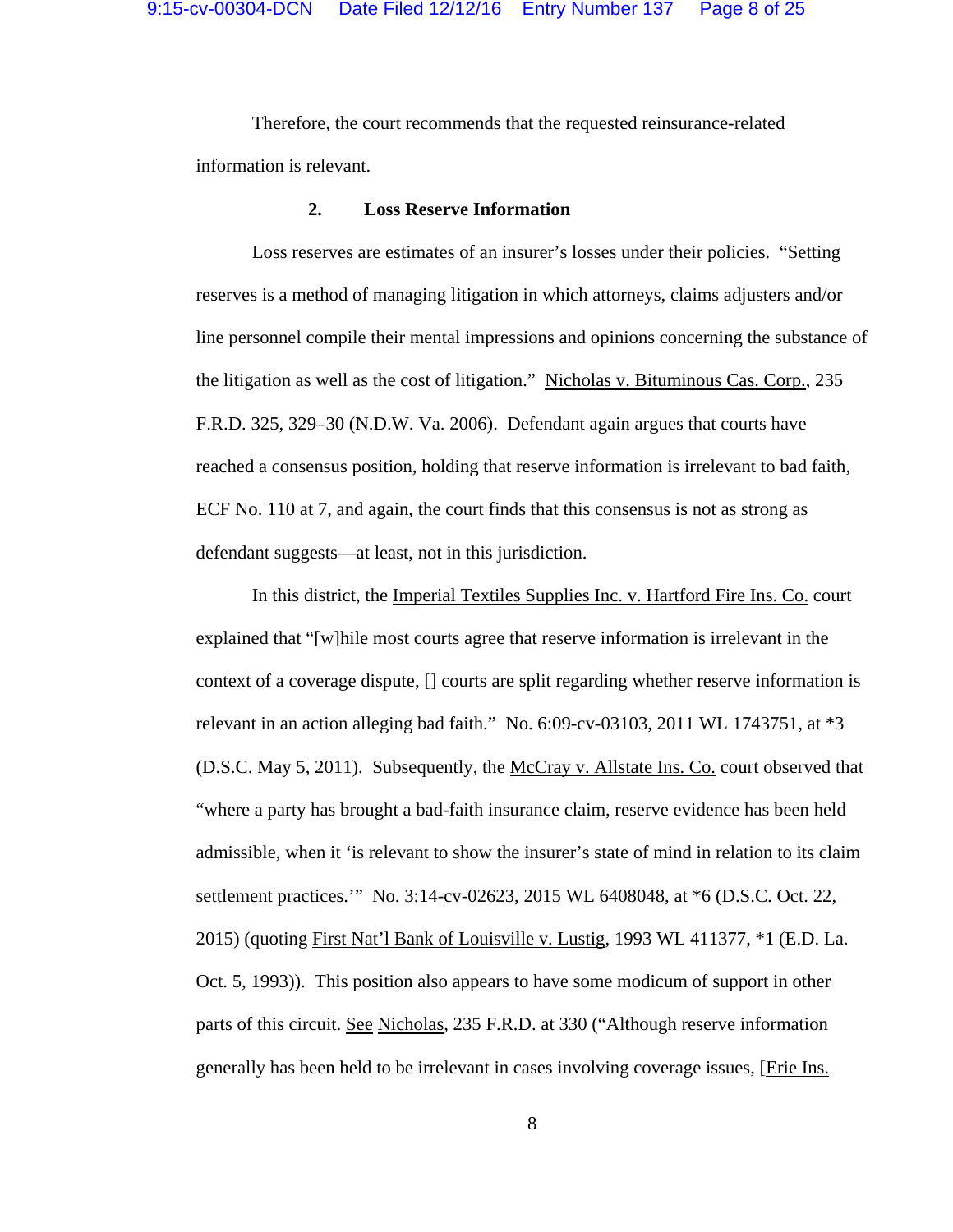Prop. & Cas.] recognized that a few courts had determined that such information is relevant in bad faith cases" (citing State ex rel. Erie Ins. Prop. & Cas. Co. v. Mazzone, 625 S.E.2d 355, 359–50 (W.Va. 2005)). The court is therefore unconvinced that the law is so settled that further inquiry is unnecessary. Instead, courts have emphasized that "[t]he determination of the relevance of reserve information depends on the circumstances of each case." Imperial Textiles Supplies, 2011 WL 1743751, at \*4.

 Here, reserve information would seem relevant to plaintiffs' bad faith claim to the extent such information reveals defendant's assessment of the validity of Contravest's claims for excess coverage. It is entirely possible that reserves will not reflect the insurer's subjective assessment of the claim. Bondex Int'l, Inc. v. Hartford Acc. & Indem. Co., 2006 WL 355289, at \*2 (N.D. Ohio Feb. 15, 2006) (finding that reserves "do not normally entail an evaluation of coverage based upon a thorough factual and legal consideration when routinely made as a claim analysis"). But courts have recognized that they may reflect such information. See Park-Ohio Holdings Corp. v. Liberty Mut. Fire Ins. Co., 2015 WL 5055947, at \*4 (N.D. Ohio Aug. 25, 2015) ("Information about the levels of reserve that insurance companies set aside for individual claims is relevant as information about [d]efendant's valuation of the claims and could demonstrate a lack of good faith regarding settling the claim."); Bernstein v. Travelers Ins. Co., 447 F. Supp. 2d 1100, 1107 (N.D. Cal. 2006) (recognizing that in some circumstances, reserves may be relevant to insurer's subjective state of mind in bad faith cases). Again, the court sees no reason to simply assume that the reserves in this case are irrelevant. Because reserves are used to offset potential losses, it makes sense that an insurer would account for the likelihood that the claim will be deemed to fall within the scope of coverage in setting the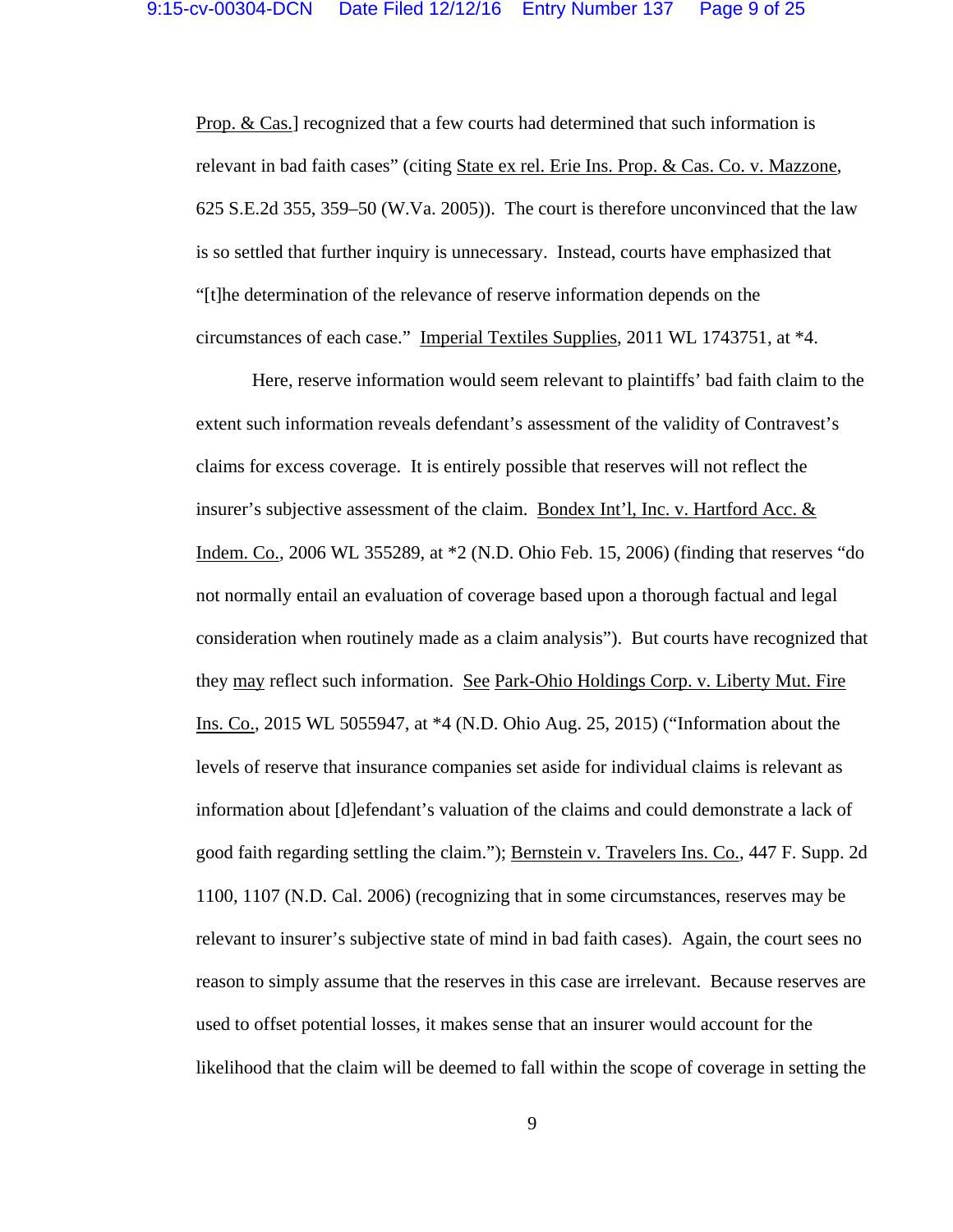claim's reserve level. If defendant wished to demonstrate that its reserve policies did not reflect this determination, it certainly had the opportunity to do so.

 Absent such a showing, the undersigned recommends that reserve information is relevant in the context of plaintiffs' bad faith claim.

### **3. Work-Product Doctrine**

 Defendant invokes the work product doctrine in a number of entries in the July 6, 2015 privilege log listing communications with defendant's reinsurers.<sup>3</sup> ECF No. 105-4 at 5–6. Not all courts apply the work product doctrine to reserve information. See Park-Ohio Holdings, 2015 WL 5055947, at \*4 ("Neither the work product doctrine nor the attorney-client privilege protect such information."). Nevertheless, a number of courts in this circuit—more specifically, in the Southern District of West Virginia—have applied the work-product doctrine to reserve information. Nicholas, 235 F.R.D. at 322; Mordesovitch v. Westfield Ins. Co., 244 F. Supp. 2d 636, 643 (S.D.W. Va. 2003); Chambers v. Allstate Ins. Co., 206 F.R.D. 579, 590 (S.D.W. Va. 2002). In Nicholas, for example, the district court found no clear error in the magistrate's ruling that reserve information was protected work-product in a bad faith action against a liability insurer. 235 F.R.D. at 332. The court noted that "the plaintiffs [] retained an attorney shortly after [an] underlying motor vehicle accident who then [] contacted [the insurer]," and reasoned that once the insurer had notice that the accident might result in litigation, "it viewed the Nicholases as plaintiffs, and evaluated not only the substance of their claims but also the

<sup>&</sup>lt;sup>3</sup> At the hearing, defendant's counsel assured the court that any claims of workproduct protection were labelled as such. Thus, the court does not consider whether other reinsurance or reserve information is protected work-product.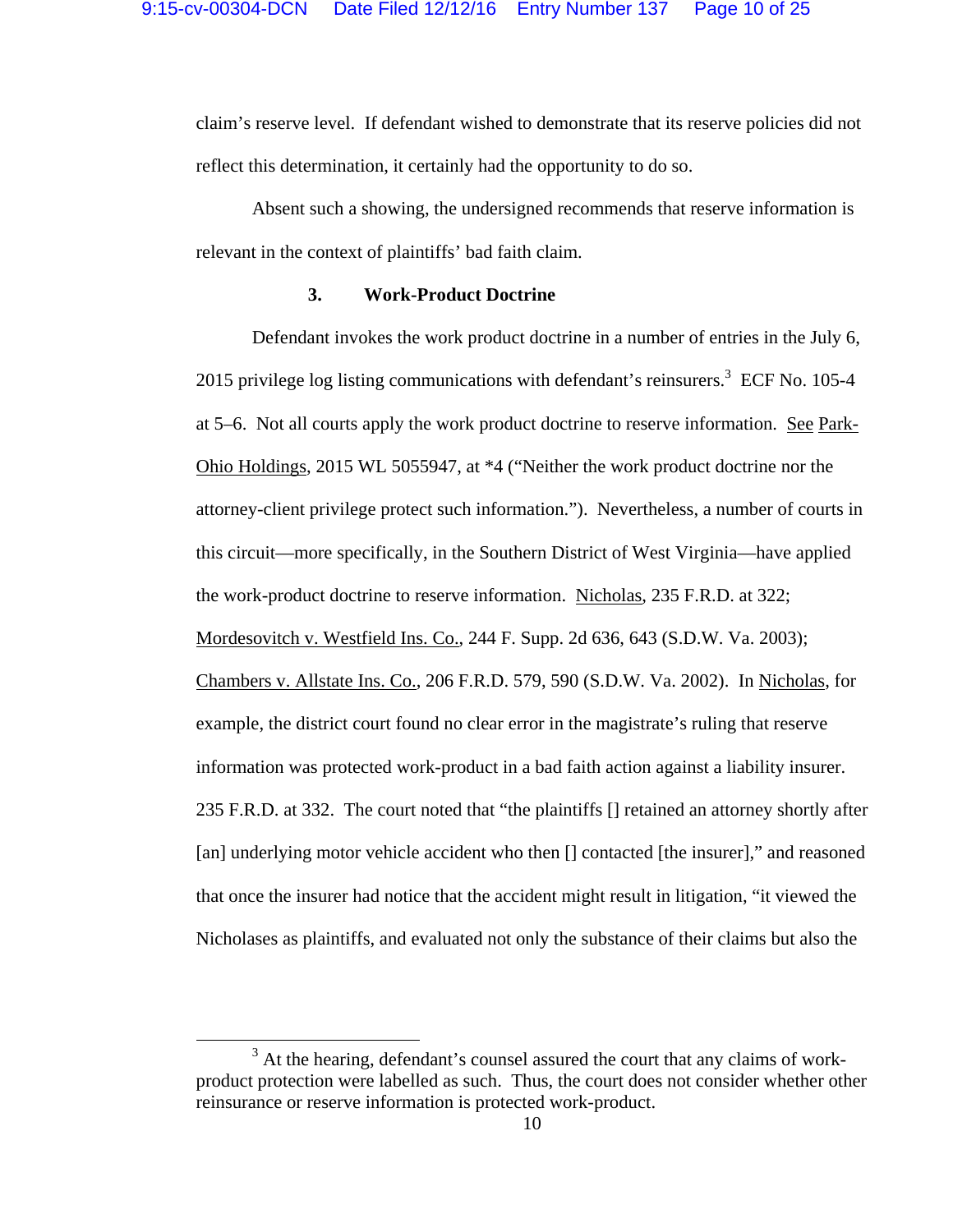potential financial consequences to the company resulting from a lawsuit." Id. The

Nicholas court nevertheless recognized that

no hard and fast rule exists to determine when a document has been created in the ordinary course of business and is not protected by the work product doctrine, or when a document is prepared "in anticipation of litigation," and, is, therefore, protected. Consequently, a court must carefully analyze the factual circumstances under which the requested documents were created, consider the purpose of the representatives in preparing the requested documents, and examine the documents themselves.

Id.

 Here, there is no indication that defendant viewed Contravest as a potential plaintiff when it was setting the loss reserves on Contravest's claims. "For the work product doctrine to apply, '[t]he document must be prepared because of the prospect of litigation when the preparer faces an actual claim or a potential claim following an actual event or series of events that reasonably could result in litigation." Gilliard v. Great Lakes Reinsurance (U.K.) PLC, No. 2:12-cv-00867, 2013 WL 1729509, at \*2 (D.S.C. Apr. 22, 2013) (emphasis in original) (quoting Nat'l Union Fire Ins. Co. of Pittsburgh, Pa. v. Murray Sheet Metal Co., 967 F.2d 980, 984 (4th Cir. 1992)). Determining whether the preparer faced the prospect of litigation seems especially important in the liability insurance context, as any claim on a liability policy will most likely involve the prospect of litigation against the insured. Insurers must necessarily investigate the claims made by their insureds, and for liability insurers this necessarily entails an investigation into their insureds' potential liability. Assessing the impact of that liability on the insurer's own reserve fund decisions would also seem a necessary component of the insurer's operations. Thus, the court concludes that it is not enough to show that the reserves were prepared by a liability insurer in anticipation the insured's underlying litigation.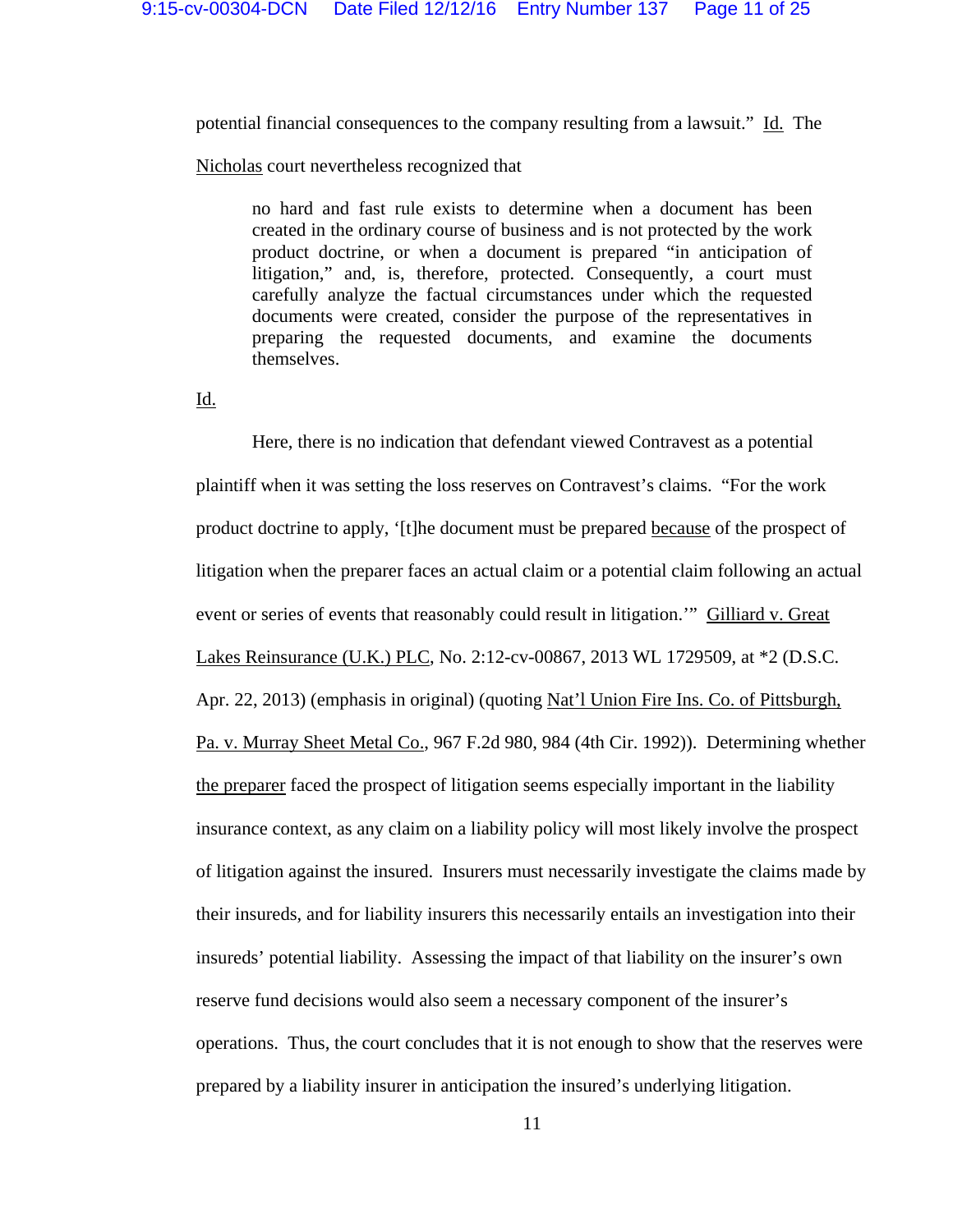Therefore, the undersigned recommends that entries 56 through 66 in the July 6, 2015 privilege log are not protected work-product.

#### **B. Claim Files**

 Plaintiffs next argue that material contained within the various Contravest claim files is not protected work-product and to the extent the attorney-client privilege applies, it has been waived. ECF No. 105 at 6–11. Nevertheless, plaintiffs do not seek immediate discovery of these materials, but instead, request an in camera review. Id. at 2; ECF No. 102 at 1. The parties do not discuss the particular documents at issue, but the privilege logs reveal them to be primarily communications, invoices, and checks. ECF Nos. 103-2, 105-1–105-4, 113-1.

#### **1. Work Product**

Defendant argues that plaintiffs' reliance on In re Joe Gibson's Auto World, Inc., 2010 WL 5136155, at \*1 (Bankr. D.S.C. Aug. 10, 2010), is misplaced because that case does not hold that the work-product doctrine is unavailable in bad faith cases, only that the documents at issue in that case were not made in anticipation of litigation. ECF No. 110 at 4. The fact that there is no per se rule prohibiting the use of the work-product doctrine in bad faith cases does not explain why it should apply here.

The burden of proving the work-product doctrine applies rests with the proponent. Gilliard, 2013 WL 1729509, at \*2. This court has observed that "[b]ecause an insurance company has a duty in the ordinary course of business to investigate and evaluate claims made by its insureds, the claims files containing such documents usually cannot be entitled to work product protection." Gilliard, 2013 WL 1729509, at \*2 (quoting Pete Rinaldi's Fast Foods, Inc. v. Great Am. Ins. Cos., 123 F.R.D. 198, 202 (M.D.N.C. 1988)).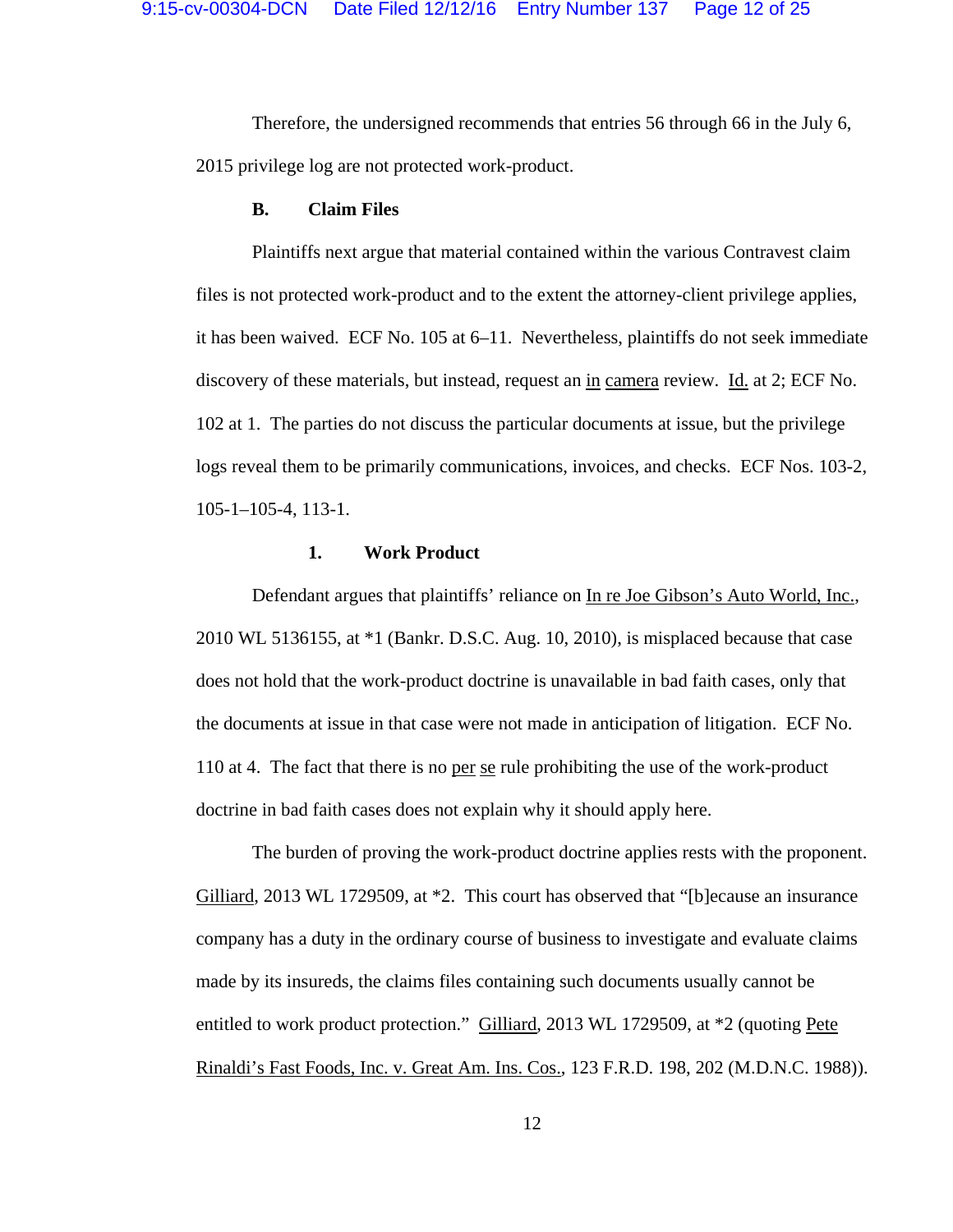This reasoning would seem to apply squarely to the documents at issue here. Certainly, defendant has not provided any indication that its handling of the Contravest claim files departed from the ordinary course of business.

Therefore, the undersigned recommends that defendant has failed to meet its burden. However, because plaintiffs only seek an in camera review of the disputed material, the court will consider the application of the work-product doctrine when conducting said review.

# **2. Attorney-Client Privilege**

The attorney-client privilege dispute is more substantial. In diversity cases, the application of the attorney-client privilege is governed by state law. Fed. R. Evid. 501. Under South Carolina law, "[t]he attorney-client privilege protects against disclosure of confidential communications by a client to his attorney." State v. Owens, 424 S.E.2d 473, 476 (S.C. 1992). The privilege consists of the following essential elements:

(1) Where legal advice of any kind is sought (2) from a professional legal adviser in his capacity as such, (3) the communications relating to that purpose (4) made in confidence (5) by the client, (6) are at his instance permanently protected (7) from disclosure by himself or by the legal adviser, (8) except the protection be waived.

Tobaccoville USA, Inc. v. McMaster, 692 S.E.2d 526, 529–30 (S.C. 2010) (quoting State v. Doster, 284 S.E.2d 218, 219–20 (S.C. 1981)). "[T]he burden of establishing the [attorney-client] privilege rests upon the party asserting it." Wilson v. Preston, 662 S.E.2d 580, 585 (S.C. 2008).

Plaintiffs rely on City of Myrtle Beach v. United Nat. Ins. Co., No. 4:08-cv-1183, 2010 WL 3420044, at \*5 (D.S.C. Aug. 27, 2010), to argue that defendant has "voluntarily inject[ed]" factual and legal issues into this case, thereby waiving the attorney-client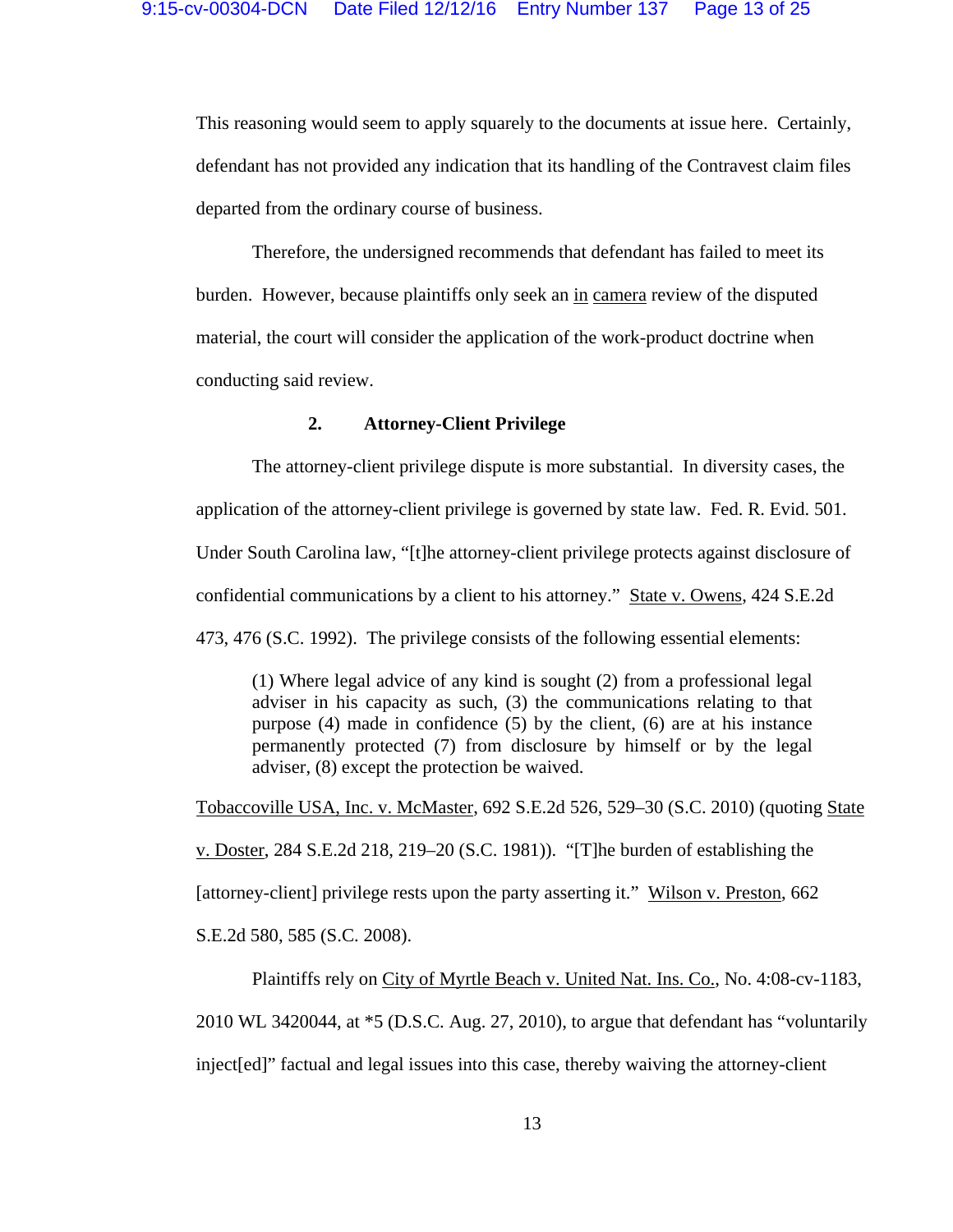privilege. ECF No. 105 at 7. In the City of Myrtle Beach decision, the court addressed the application of the attorney-client privilege in bad faith actions. The court first emphasized South Carolina's requirement that the proponent of the privilege establish the absence of waiver. City of Myrtle Beach, 2010 WL 3420044, at \*5. Drawing support from the "widely accepted approach" in Hearn v. Rhay, 68 F.R.D. 574, 581 (E.D. Wash. 1975), the court held that "if a defendant voluntarily injects an issue in the case, whether legal or factual, the insurer voluntary waives, explicitly or impliedly, the attorney-client privilege."<sup>4</sup> Id. Applying this test to the plaintiff's motion to compel, the court found that the defendant insurer injected a number of issues into the case through its answer and affirmative defenses, but had not shown that these issues did not waive the privilege. Id. at \*7. The court specifically noted that even though the defendant did not contend that it reasonably relied on the advice of counsel, defendant still bore the burden of disproving waiver. Id.

In reaching its conclusion, the City of Myrtle Beach court made one other significant finding: "that the City has presented a prima facie case of bad faith." City of Myrtle Beach, 2010 WL 3420044, at \*7. To understand the function of the prima facie requirement, one must first understand the predicament a defendant insurer faces in a bad

<sup>&</sup>lt;sup>4</sup> Though the City of Myrtle Beach court appeared to adopt <u>Hearn</u>, it did not actually set forth the elements of the Hearn test. The Hearn test provides that the privilege is waived when:

<sup>(1)</sup> assertion of the privilege was a result of some affirmative act, such as filing suit, by the asserting party; (2) through this affirmative act, the asserting party put the protected information at issue by making it relevant to the case; and (3) application of the privilege would have denied the opposing party access to information vital to his defense.

Hearn, 68 F.R.D. at 581. Instead, the City of Myrtle Beach court relied on its own formulation of the test.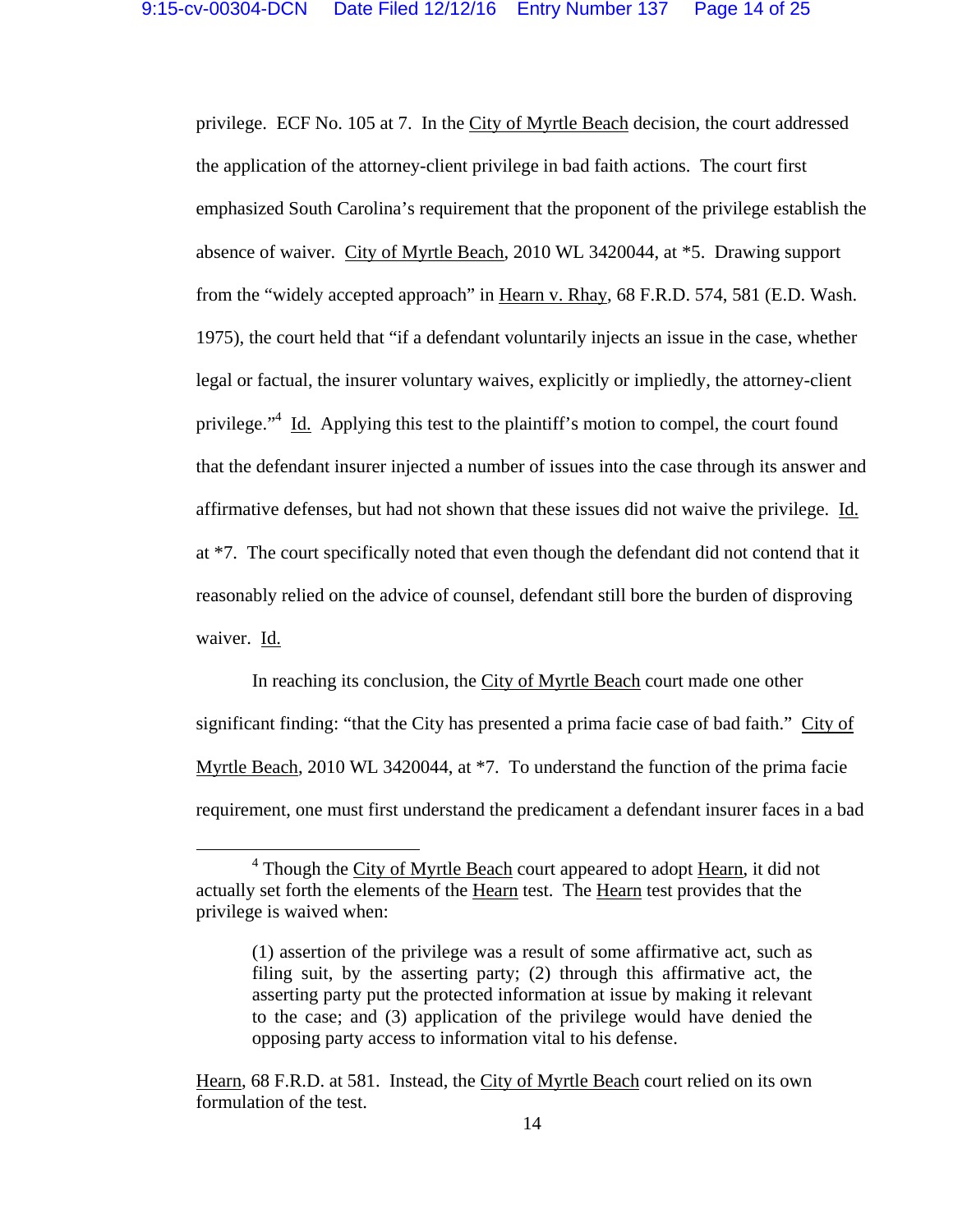faith action. Because any defendant insurer who opposes a bad faith claim is almost forced to assert its own good faith, the City of Myrtle Beach approach makes it rather difficult for a defendant to avoid waiver. The City of Myrtle Beach court even recognized that its "ruling amount[ed] to a virtual <u>per se</u> waiver of the privilege."<sup>5</sup> The prima facie showing requirement serves to constrain this effect and prevent automatic waiver whenever a plaintiff brings a bad faith claim. Though the City of Myrtle Beach court did not explain the significance of this finding in detail, the Hearn decision on which it relied supports this understanding of the doctrine. Recognizing the damage the proposed exception could do to the attorney-client privilege, the Hearn court held that "[a] substantial showing of merit to plaintiff's case must be made before a court should apply the exception to the attorney-client privilege defined herein." Hearn, 68 F.R.D. at 582.

In this case, plaintiffs have made a sufficient prima facie showing to invoke the City of Myrtle Beach waiver doctrine. Contravest made a number of claims under the same excess policies at issue in this case before filing the Plantation Point claim in September 2011. In correspondence regarding these claims, Contravest appeared to take the position that its excess policies would provide coverage after certain underlying policies provided by Axis Surplus Insurance Company (the "Axis policies") were exhausted. See, e.g., ECF No. 105-9, Countney Landing Claim Letter ("The Limits of Liability on each policy are shown to be \$10 million each occurrence, excess of \$1

<sup>&</sup>lt;sup>5</sup> The <u>Myrtle Beach</u> court did reject a true per se waiver rule and explained that the "virtual per se waiver" in that case was a function of the defendant's failure to demonstrate how its defenses did not waive the privilege, not the doctrine itself. City of Myrtle Beach, 2010 WL 3420044, at \*7. Still, it is difficult to imagine how a defendant insurer could avoid this fate.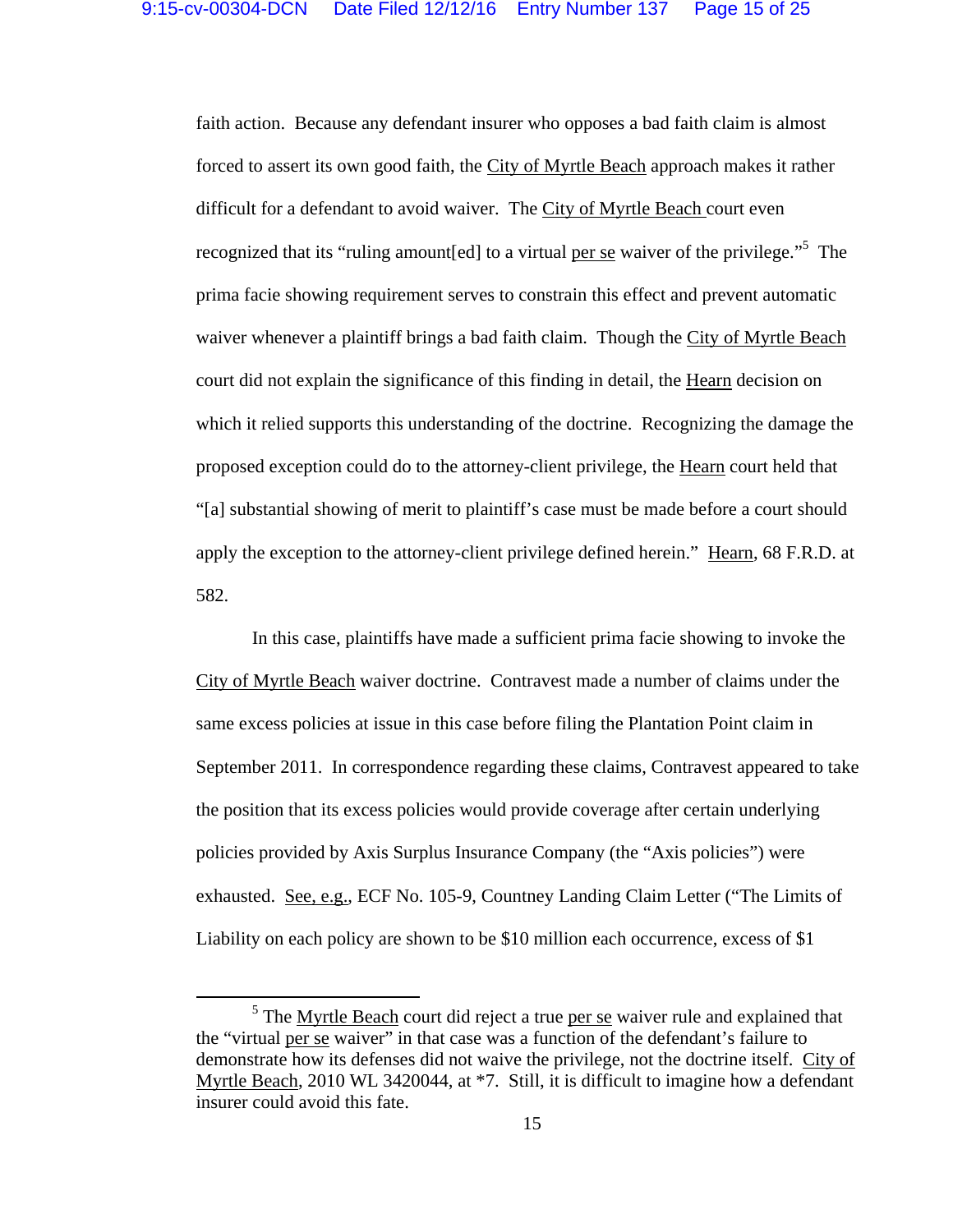million each occurrence under underlying insurance provided by [the Axis policies]."). There is evidence that since these previous claims impaired the Axis policies it became clear that further claims would implicate defendant's excess policies, see ECF No. 133-2, Jewett Email 8/12/2013 (indicating that defendant would be on the "front line for any upcoming Contravest claims" following the settlement of the Courtney Landing case), prompting defendant to change its coverage position by claiming that the Axis policies were not the only underlying policies that required exhaustion. See ECF No. 105-10, Plantation Point Claim Letter (stating defendant's belief that Contravest "has substantial primary insurance in effect that is and remains unexhausted, including (but not limited to) [the Axis policies]").<sup>6</sup> Plaintiffs also identify an email from one of defendant's claims adjusters which states that "they"—presumably, defendant—"better have more to rely on than their continuous progressive exclusion," which could be read to signify a mindset of trying to find exclusions to justify a coverage decision that was not based on the language of the policies. ECF No.  $105<sup>7</sup>$ 

Defendant argues that plaintiffs' prima facie showing is "belied by their own documents and wholly unsupported by any evidence." ECF No. 110 at 8–9. As outlined in the preceding paragraph, the court does not agree that the showing is unsupported by any evidence. Essentially, defendant seems to argue that the evidence identified by plaintiffs to support their prima facie showing should actually be interpreted differently.

<sup>&</sup>lt;sup>6</sup> The court notes that the letter asserting this position was sent on February 7, 2012, well before the August 12, 2013 email indicating that defendant was "on the front line" for future Contravest claims. Nevertheless, the court thinks it reasonable to infer that defendant recognized this possibility well before August, 2013, given that the Courtney Landing claim was submitted in March, 2011. ECF No. 105-9, Courtney Landing Claim Letter.

<sup>7</sup> For whatever reason, Plaintiffs do not produce this email, but do identify the Bates Number as 0080, and defendant does not dispute the contents of the email.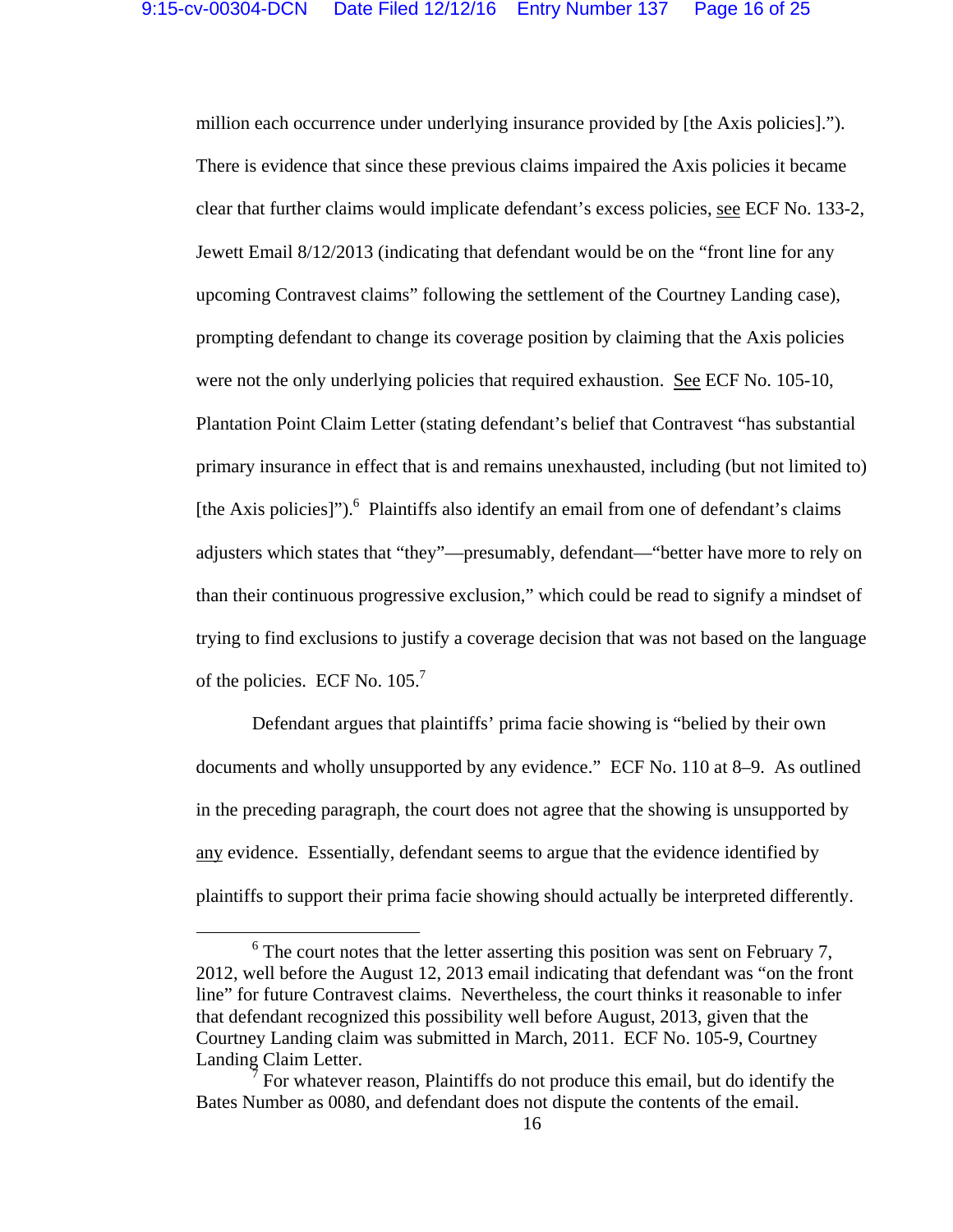As an initial matter, the fact that competing inferences can be drawn from a piece of evidence, or the fact that competing evidence may exist, does not take away from plaintiffs' prima facie showing. It simply means that the prima facie showing is not undisputed, which is of little significance for the purposes of this motion. Moreover, much of defendant's argument on this point depends on its reading of the excess policies and fails to address plaintiffs' argument that these readings were motivated by bad faith. For instance, defendant points to the "Other Insurance" provision of the policy to show that it never changed its position that the Axis policies were the only policies that required exhaustion. Id. at 9. But the "Other Insurance" provision simply recognizes that other policies will require exhaustion if they exist and are available to cover a loss covered by the excess policies. Id. The correspondence highlighted by plaintiffs reveals—or, at least, appears to reveal—a change of position on a different issue: whether, in fact, any such "other insurance" did exist and was available. Thus, plaintiff's prima facie showing on this issue goes to defendant's application of the "Other Insurance" provision in this case.

In addition to challenging plaintiffs' prima facie showing, defendant also argues that the City of Myrtle Beach decision reflects an incorrect application of South Carolina waiver law. Id. at 5–6. Defendant cites to Justice Pleicones's concurrence in Davis v. Parkview Apartments, which did not directly address City of Myrtle Beach, but did criticize the Hearn test as inconsistent with the well-established rule that waiver of the attorney-client privilege must be "unequivocal" and "implied waiver should be treated with caution." 762 S.E.2d 535, 549 (S.C. 2014), reh'g denied (S.C. Sept. 11, 2014). The Davis concurrence argued that Hearn does too much damage to the attorney-client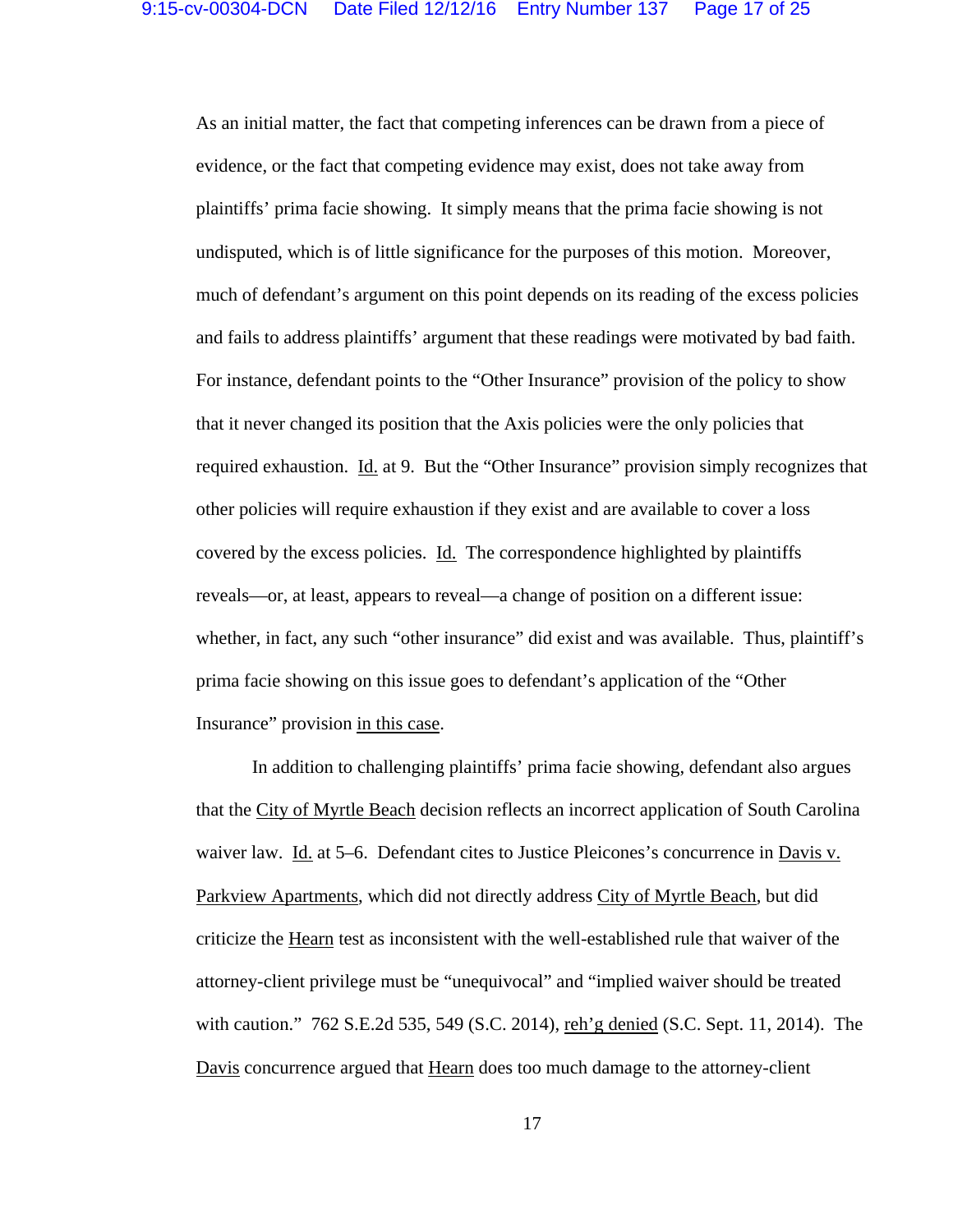privilege because it bases waiver on the introduction of any issue to which privileged communications are relevant, rather than introduction of the communications themselves. Id. at 550. The concurrence also disagreed with courts that have characterized the Hearn test as widely accepted, claiming that just the opposite is true. Id. ("Hearn has been rejected by most courts and many commentators"). The **Davis concurrence** supports an approach that only implies waiver in bad faith actions where the insurer actually asserts a defense based on its reliance on the advice of counsel, rather than simply asserting good faith.

Despite Justice's Pleicones's concurrence in Davis, the City of Myrtle Beach decision has been well received in this district. The court in Hege v. Aegon USA, LLC relied heavily on the City of Myrtle Beach, holding as follows:

Like the insurer in City of Myrtle Beach, Transamerica asserts, as affirmative defenses, that it acted in good faith and that its decision to change its payment methodology was reasonable. It also asserts that it engaged in no unlawful conduct and that it did not breach any common law or contractual duty owed to Plaintiffs. Under [] City of Myrtle Beach, Transamerica has put at issue the evidence Life Investors' decisionmakers had before them and the basis for their subjective evaluation.

No. 1:10-cv-1635, 2011 WL 1791883, at \*5 (D.S.C. May 10, 2011). Another court in this district reached a similar conclusion in State Farm Fire & Cas. Co. v. Admiral Ins. Co., citing City of Myrtle Beach in holding that the plaintiff waived the privilege by asserting that it acted in good faith in its answer to one of the defendant's counterclaims. See No. 4:15-cv-2745, 2016 WL 4051271, at \*4 (D.S.C. July 25, 2016) (holding that the plaintiff's assertion of its own good faith "waives privilege and work product protections").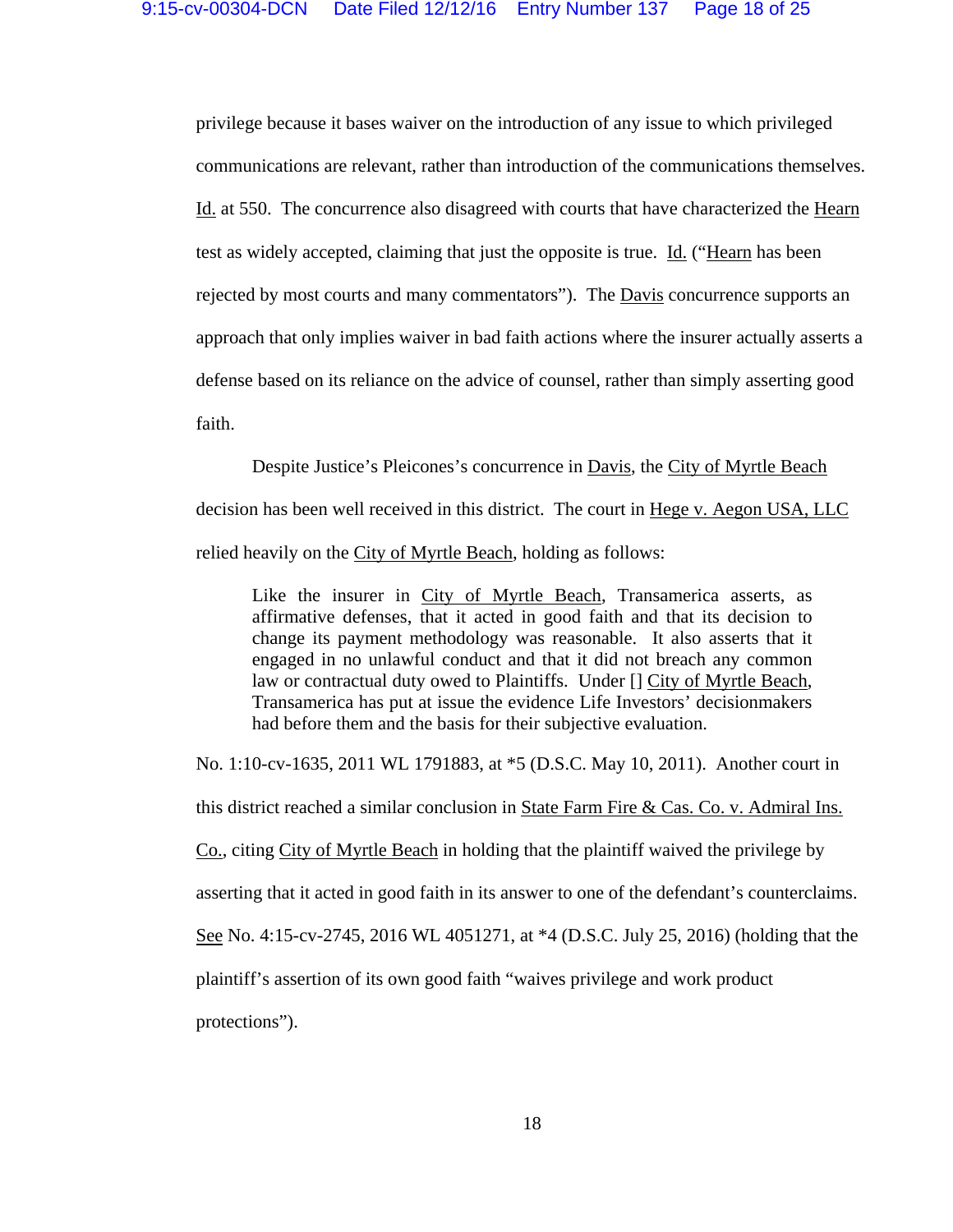While the court has sympathy for Justice Pleciones's position, the fact remains that the **Davis** concurrence does not carry the force of law.<sup>8</sup> Given the favorable treatment City of Myrtle Beach has received from other courts in this district, the undersigned is forced to conclude that the weight of authority supports its application. The court also recognizes that, despite the problems highlighted in the Davis concurrence, the City of Myrtle Beach framework has its merits. At the very least, it prevents defendants from immunizing portions of the claims evaluation process from discovery by simply transferring those tasks to lawyers, which is alleged to have occurred here, and as explained above, the prima facie showing requirement provides some counterweight against disclosure to prevent the doctrine from devolving into a per se waiver rule. Therefore, the court will follow the recent trend in this district and apply the City of Myrtle Beach approach.

Here, defendant denies having acted in bad faith. Thus, under City of Myrtle Beach, defendant has "injected" issues of law and fact into this case that may be affected by information in the privileged documents. The undersigned therefore recommends the court conduct the requested in camera review of the disputed documents. This review will serve as a safeguard against the production of irrelevant material and allow the court to more precisely apply the work product doctrine. However, because the attorney-client privilege has been waived, the court will not address that issue in its review.

<sup>&</sup>lt;sup>8</sup> Justice Pleicones's opinion was actually a partial concurrence and dissent, which only reached the privilege issue by dissenting from the majority's finding that it need not review the merits of the circuit court's discovery order to decide the contempt and sanctions issues presented by the appellants. Davis, 762 S.E.2d at 548. Notably, Justice Pleicones's opinion was not joined by any other members of the court.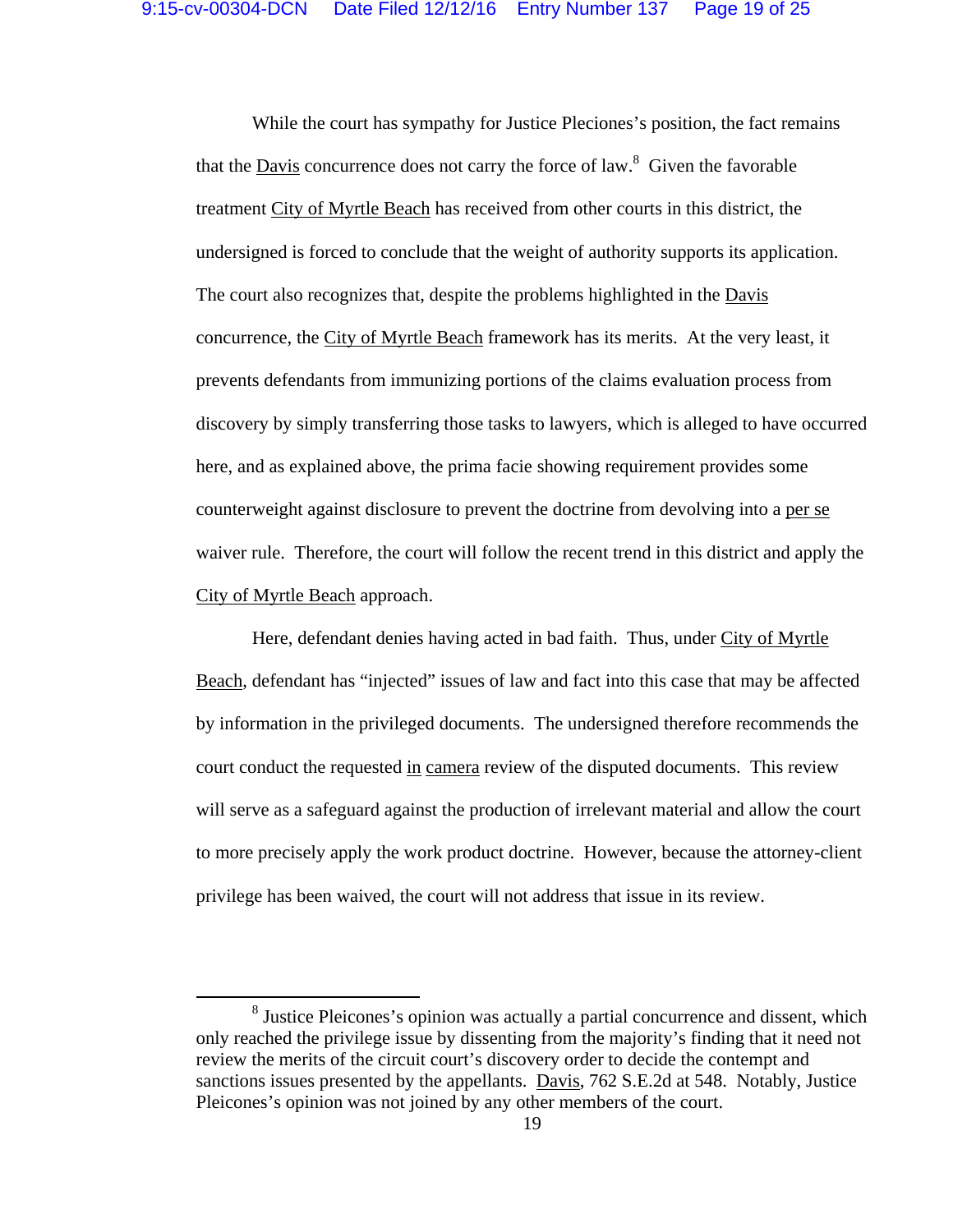# **C. Timeliness of Objections**

Defendant argues that, to the extent plaintiffs' objections are valid, they are nevertheless untimely with respect to the July 6, 2015 privilege log. ECF No. 117 at 3. Defendant points out that no motion related to the July 6, 2015 document production was filed until January 25, 2016, and that motion was later withdrawn. ECF No. 59. Thus, defendant contends, all arguments with respect to that production and the related privilege log are untimely and waived.

 Local Civil Rule 37.01 requires motions to compel to be "filed within 21 days after receipt of the discovery response to which the motion to compel is directed." Local Civ. Rule 37.01 (D.S.C.). Clearly, plaintiffs' motions are untimely under Rule 37.01. Instead, plaintiffs argue that Local Rule 7.03 is the more appropriate rule to apply in these circumstances. Rule 7.03 provides that "[a]ttorneys are expected to file motions immediately after the issues raised thereby are ripe for adjudication." Local Civ. Rule 7.03 (D.S.C.). Plaintiffs argue that because they were required to make a prima facie showing of bad faith before they could bring their motion under City of Myrtle Beach, their motion was not ripe for adjudication until they had an opportunity to develop that showing.

 The court first notes that plaintiffs have already filed a motion to compel with respect to certain communications between defendant, its adjusters, and its counsel listed in the July 6, 2015 and January 13, 2016 privilege logs. ECF No. 59. At the March 23, 2016 hearing, defendant agreed that this motion could be withdrawn without prejudice to allow plaintiffs to address the issues after receiving all of the privilege logs. ECF No. 134, Hr'g Tr. 63:25–64:15. Thus, the court has little trouble finding that plaintiffs were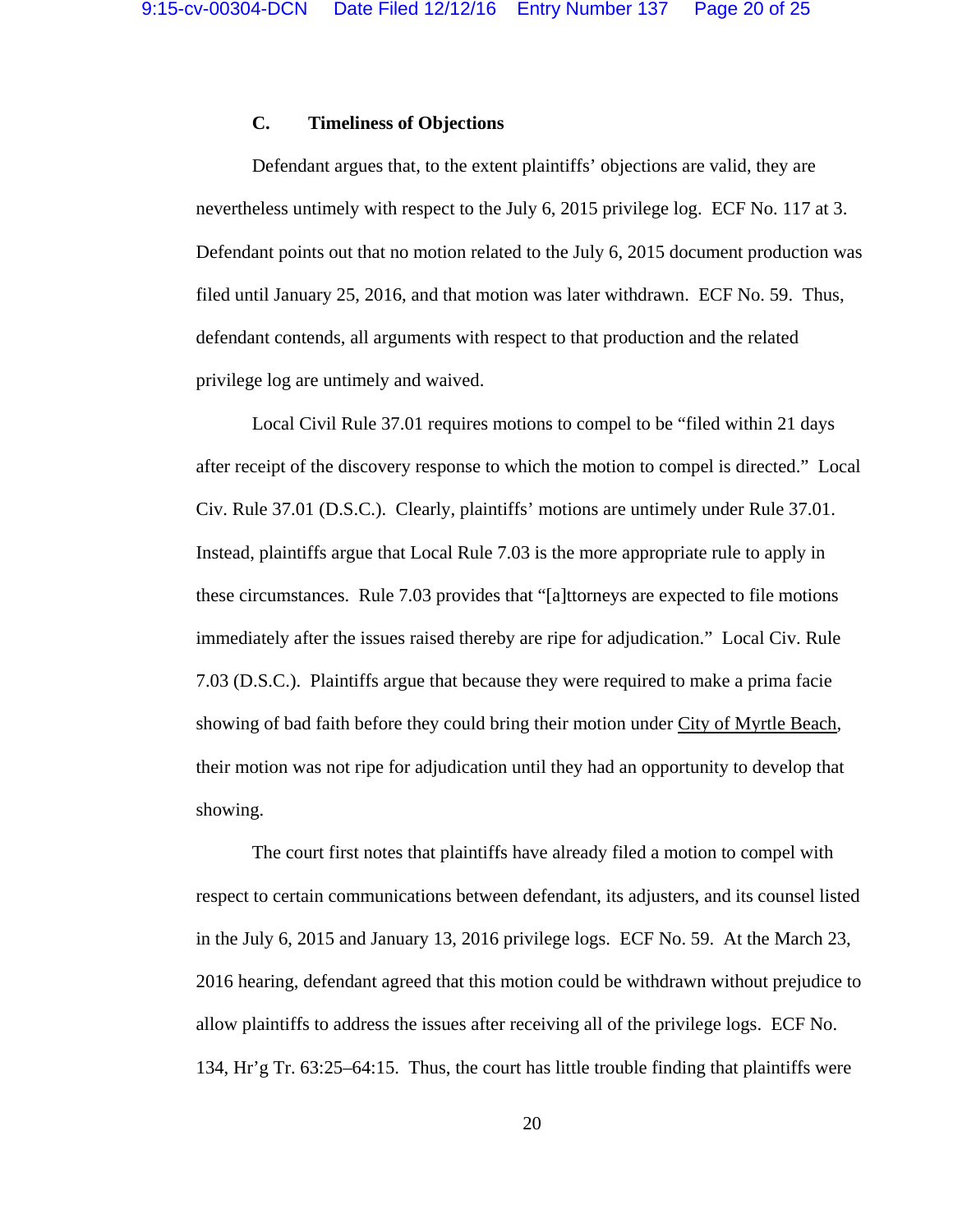entitled to postpone filing their objections to the privilege logs until defendant provided the complete set of privilege logs.

 Were this not enough, the court also finds that plaintiffs' delay constituted "excusable neglect" under Rule 6(b), which provides that "[w]hen an act may or must be done within a specified time, the court may, for good cause, extend the time: . . . on motion made after the time has expired if the party failed to act because of excusable neglect." Fed. R. Civ. P. 6(b). "[F]actors to be considered in determining whether excusable neglect has occurred: '[1] danger of prejudice to the [non-movant], [2] the length of delay and its potential impact on judicial proceedings, [3] the reason for the delay, including whether it was within the reasonable control of the movant, and [4] whether the movant acted in good faith.'" Cronin v. Henderson, 209 F.R.D. 370, 371 (D. Md. 2002) (first alteration added) (quoting Pioneer Inv. Servs. Co. v. Brunswick Associates Ltd. P'ship, 507 U.S. 380, 395 (1993)). The undersigned sees no risk of prejudice to defendant—especially considering defendant agreed to allow plaintiffs to delay their motion—and plaintiffs have offered a good explanation for their delay. There is no indication the delay will significantly affect the proceedings and plaintiffs appear to have acted in good faith.

 Therefore, the undersigned recommends that plaintiffs' motions to compel are not untimely with respect to defendant's July 6, 2015 privilege log.

#### **D. Motion to Reconvene**

 Finally, defendant moves to reconvene Schaffer's deposition. ECF No 110 at 11– 13. Defendant offers two arguments in support of its motion. Defendant first contends that at the deposition, Schaffer relied on a document that was not previously provided to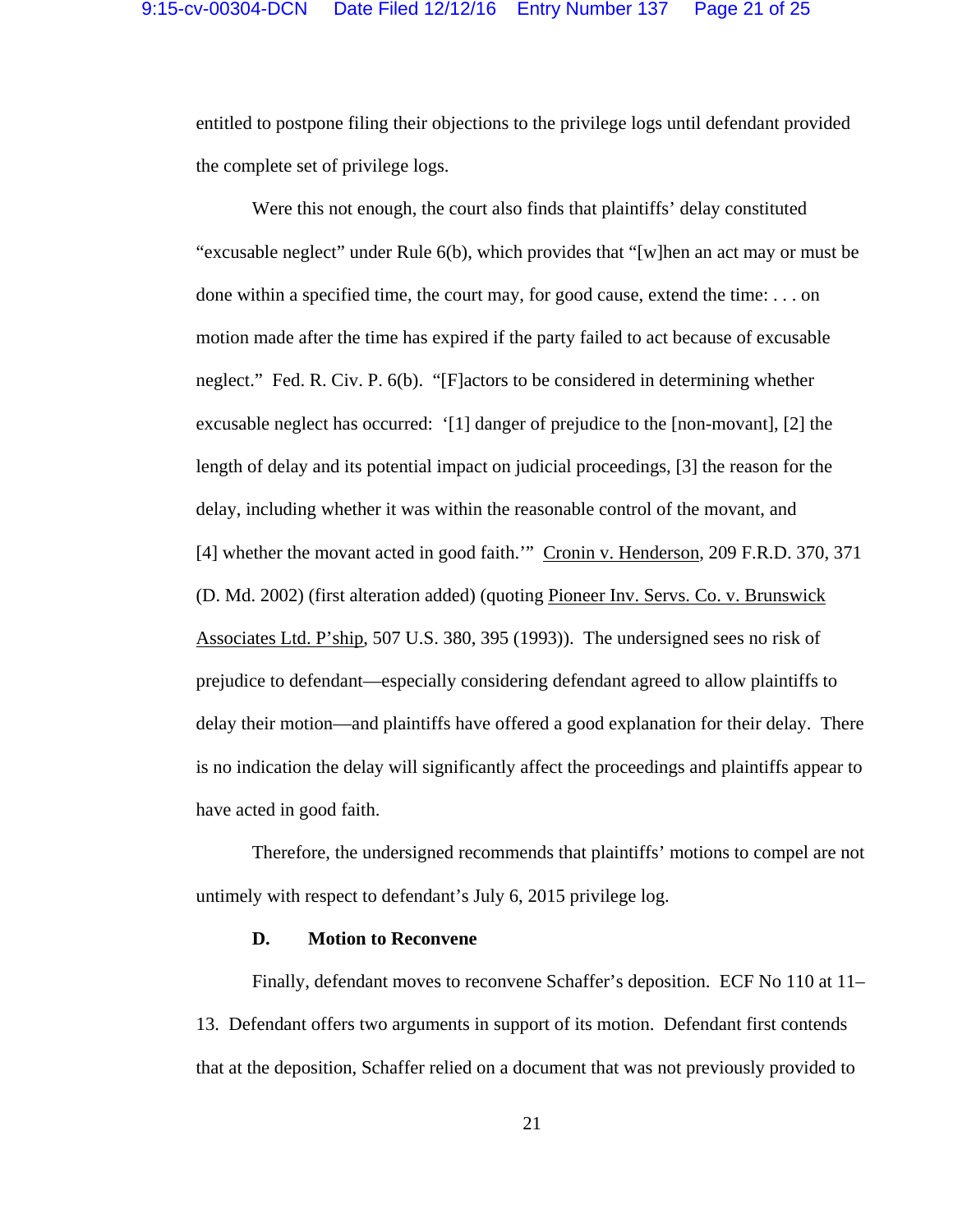defendant. Id. at 11. When defendant sought to obtain the document, plaintiffs objected on the basis of privilege. Id. at 11–12. However, plaintiffs never moved for a protective order after the deposition. Id.

Local Civil Rule 30.04(c) provides that

Counsel directing that a witness not answer a question on those grounds or allowing their clients to refuse to answer a question on those grounds shall move the court for a protective order under Fed. R. Civ. P. 26(c) or 30(d)(3) within seven (7) days of the suspension or termination of the deposition. Failure to timely file such a motion will constitute waiver of the objection, and the deposition may be reconvened.

 Local Civ. Rule 30.04(c) (D.S.C.). The plaintiffs clearly claimed privilege over the document itself, but counsel never explicitly directed Shaffer not to answer any questions on the basis of privilege. ECF No. 110-2, Schaffer Dep. 17:5–25.; ECF No. 117 at 10 (admitting defendant never questioned Schaffer on the document). Nevertheless, it seems fairly clear from the hearing transcript that, as a practical matter, defendant's question was cut short by plaintiffs' assertion of privilege. Schaffer Dep. 17:5–25. The court regards the parties' current dispute as an unfortunate misunderstanding. While the court recognizes that plaintiffs' counsel relied on a fair—if somewhat technical—reading of the Local Rule 30.04(c), it also finds that defense counsel was reasonable in believing that the rule had been triggered by defense counsel's claim of privilege. Local Rule 30.04(c) is ill-fitted to these circumstances.

 Rather than punishing defense counsel for forgoing the empty exercise of questioning Schaffer on the document or punishing plaintiff's counsel for relying on Rule  $30.04(c)$ , the undersigned has conducted an in camera review to determine if the document is, in fact, privileged. The document in question turns out to be a deposition preparation document from the underlying litigation. The document outlines a number of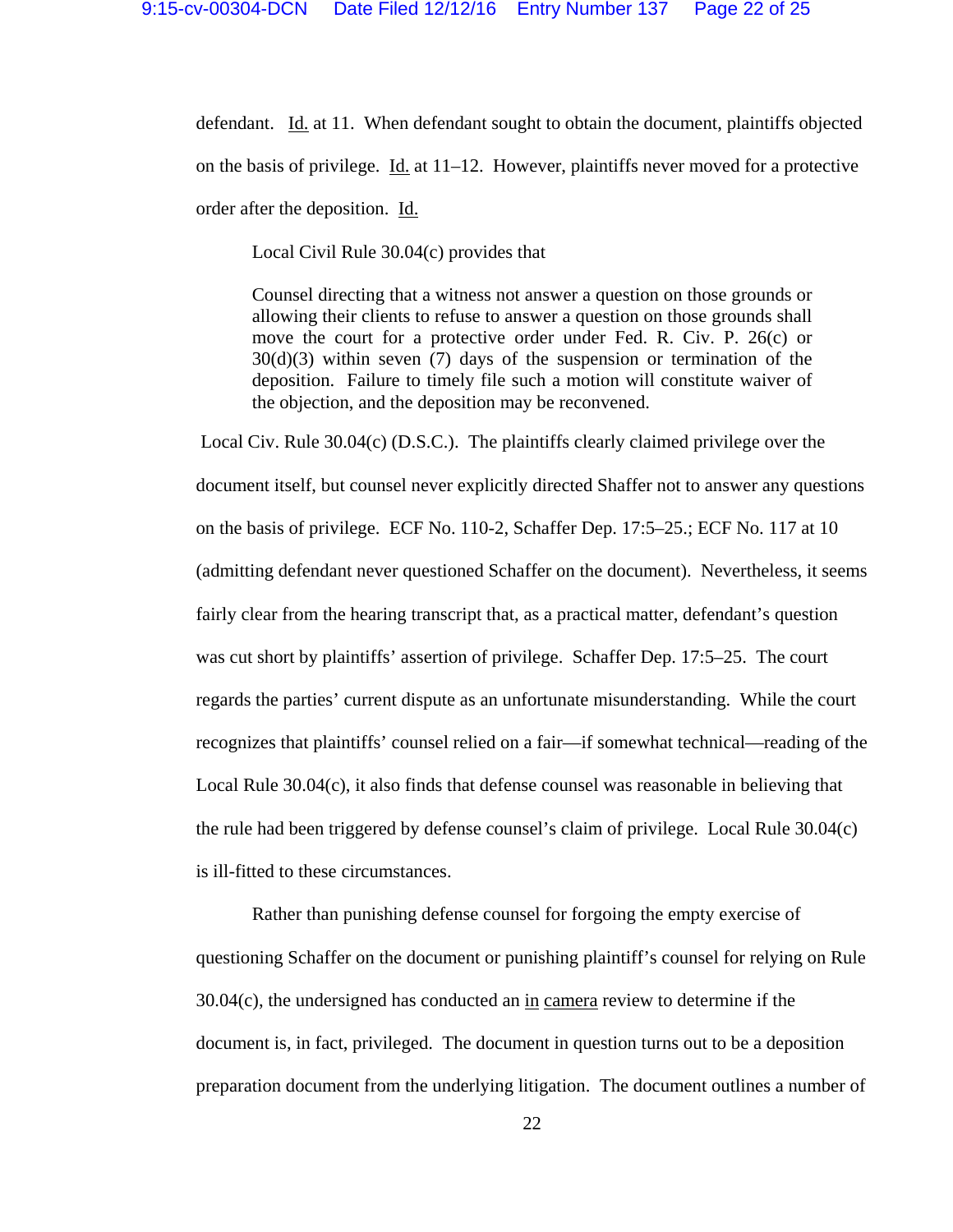potential deposition topics. Though it is not made explicit, the document appears to have been prepared by Contravest's counsel in the underlying litigation. The document also contains a number of handwritten notes that outline answers to the potential questions. While the notations were presumably written by Shaffer himself, it is not clear that these notations reflect any particular communications with Contravest's counsel. Because the proponent of the attorney-client privilege bears the burden of establishing its application to a particular communication, State v. Doster, 284 S.E.2d 218 (S.C. 1981), this uncertainty must be resolved in favor of disclosure. The outline of topics may nevertheless be regarded as a communication by Contravest's counsel to Shaffer. Communications from the attorney to the client may be protected by the privilege, but only insofar as these communications reflect confidential information provided by the client. Marshall v. Marshall, 320 S.E.2d 44, 47 (S.C. Ct. App. 1984) ("When the attorney communicates to the client, the privilege applies only if communication is based on confidential information provided by the client."). Again, the court cannot simply assume that the elements of the privilege are satisfied and the nature of the outlined topics does not suggest that the document was based on confidential client communications. Thus, the undersigned recommends that the document is not privileged, and therefore, Shaffer's deposition should be reconvened to allow further question on matters contained within the document.<sup>9</sup>

 Defendant also argues that Schaffer's deposition should be reconvened so that it can question him on Contravest's various insurance policies during the relevant policy

<sup>&</sup>lt;sup>9</sup> To the extent plaintiffs argue that the document is not relevant to the instant action, the court first notes that attorney-client privilege was the only objection raised at the deposition. Moreover, the document contains information on Contravest's insurance policies which appears relevant to this action.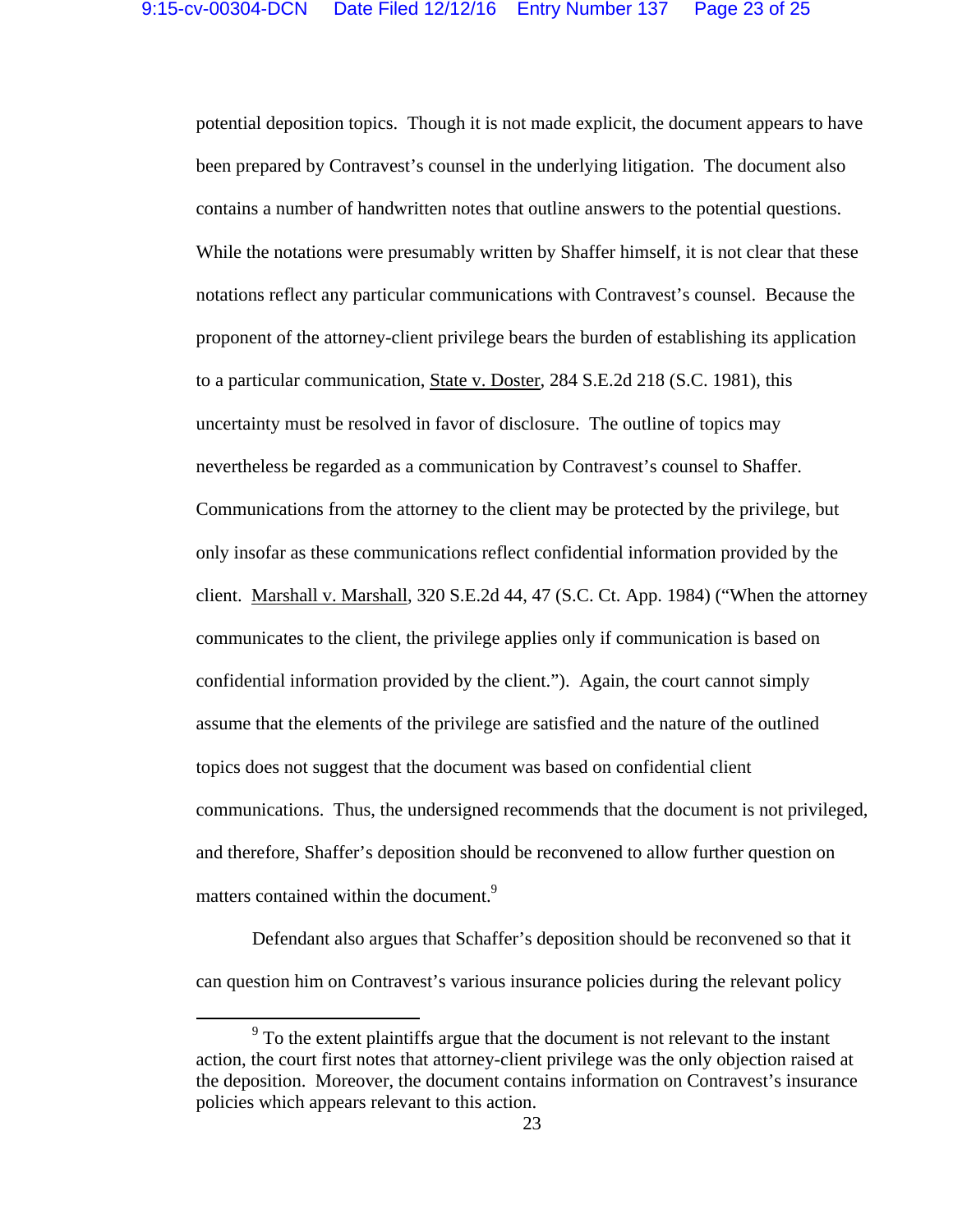years. ECF No. 110 at 12. Defendant contends that it previously sought to elicit such information through its requests for admission and counterclaims, but Contravest claimed that it did not possess such information. Id. at 12–13. At his deposition, Shaffer admitted that Contravest's controller could obtain such information. Shaffer Dep. 53:4–12. Plaintiffs subsequently produced a document that purports to list the insurance policies Contravest has, and has had, in effect for each of its projects (the "insurance list"). See ECF No. 113-5. Defendant seeks the opportunity to question Schaeffer using this insurance list after he has consulted with his controller as to how it was collected.

 Given the persistence with which defendant has sought to discover the range of the policies that could possibly be implicated by this litigation, the undersigned believes it would be useful to reconvene Schaffer's deposition for the purposes of putting the issue to rest. To this end, defendant would be well advised to do everything in its power to ensure that it is able to fully investigate this issue at the reconvened deposition. If the deposition reveals further legitimate areas of inquiry, that is one thing, but the undersigned is likely to view future discovery disputes on this matter with a discerning eye.

 Plaintiffs last argue that defendant's motion is untimely because it was not brought within 21 days of the deposition under Local Rule 37.01. As discussed above, Rule 37.01 governs the timing of motions to compel following discovery responses. Defendant's motion to reconvene is not a motion to compel. Thus, Local Rule 37.01 does not apply.

 Therefore, the undersigned recommends granting defendant's motion to reconvene Schaffer's deposition for the purposes of questioning Schaffer on information